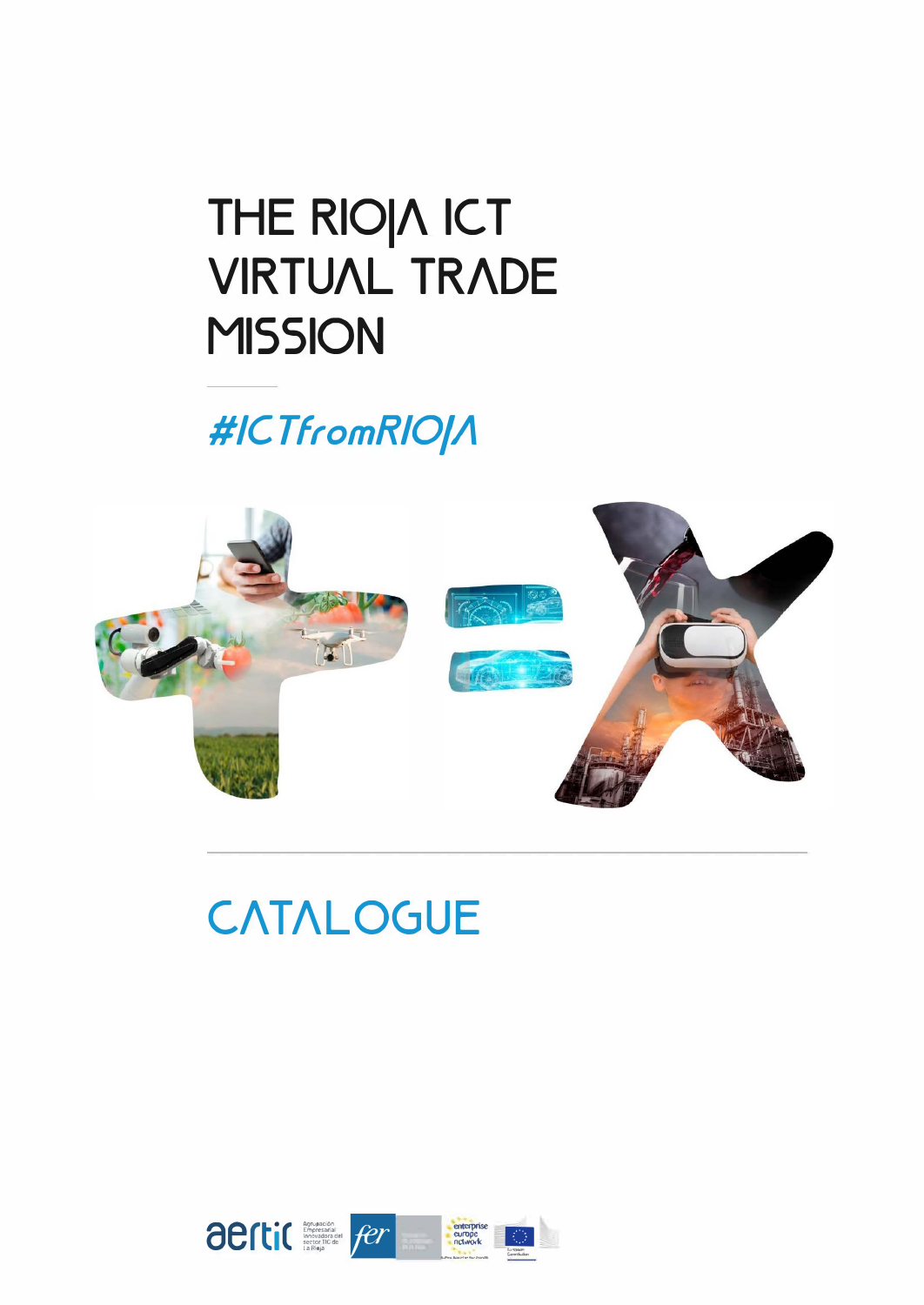# Participants

THE RIOJA ICT VIRTUAL TRADE MISSION 2020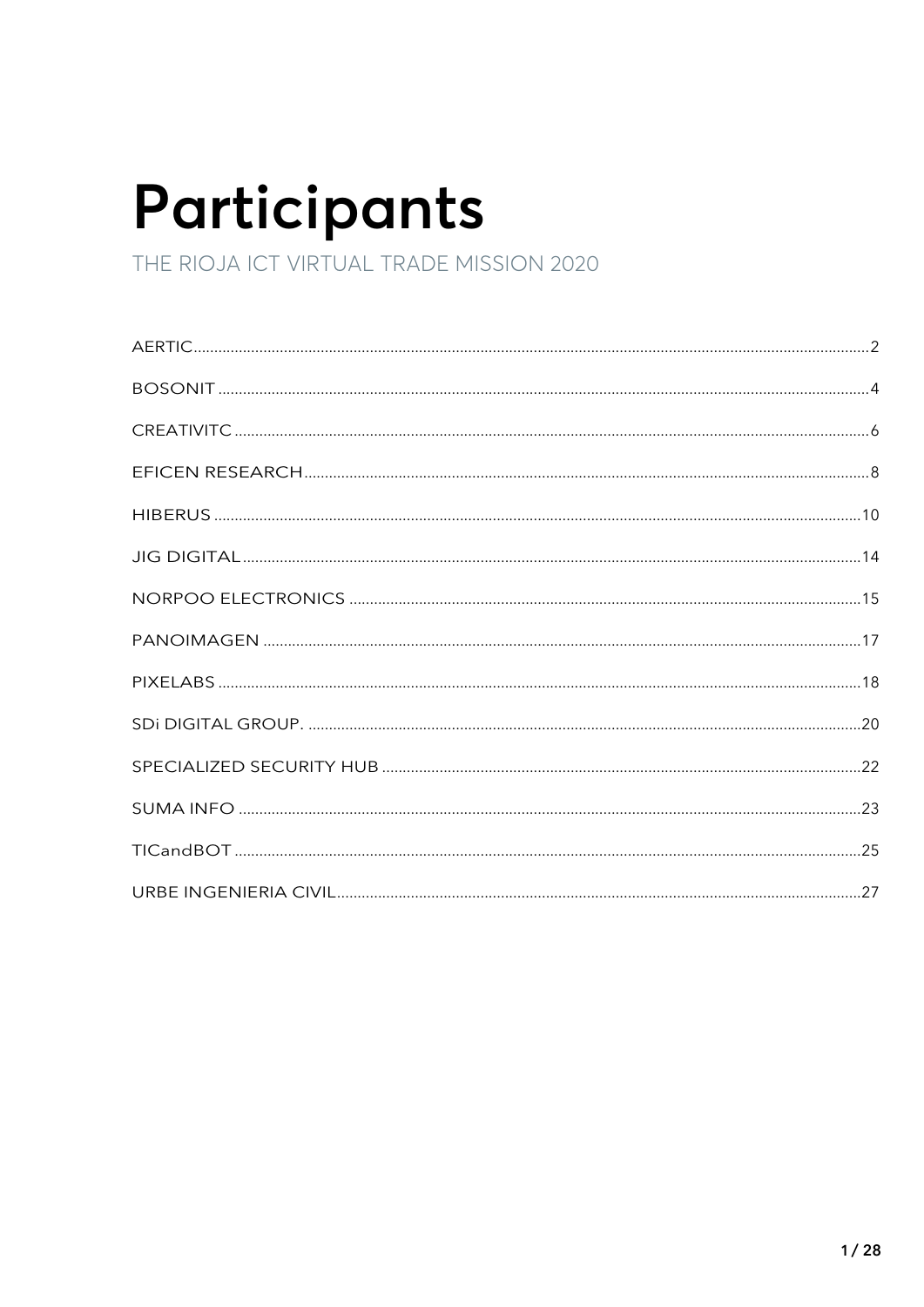# AEI AERTIC

#### **Other**

| Country | Spain                |
|---------|----------------------|
| City    | Logroño              |
| Street  | Hnos Moroy 8         |
| Web     | http://WWW.AERTIC.ES |

aertic **Experience** 

 $\sqrt{}$ 

| Contact      |                                             |  |
|--------------|---------------------------------------------|--|
| Name<br>Role | <b>JOSE CAMPO</b><br><b>PROJECT MANAGER</b> |  |

#### **Description**

Under the auspices of the Business Federation of La Rioja FER, AEI AERTIC is born as an instrument to channel the interests and needs of a large technological sector related to the Information and Communication Technologies in La Rioja.

After several years of activity, both the interests and a sole public image goals have been achieved, by means of stimulation of knowledge, networking and trust among the members.

In order to promote the growth of the Business Group to cover larger projects, we took an step forward by recruiting our own staff to face greater objectives and the launching of joint projects, supporting to the business development of the companies through actions to spread marketing, members technology and collaboration with the different training centers in order to promote ICT training to attract talent and encourage ICT education for future professional workers in this sector.

#### **Areas of Activity**

- Smart Homes/Cities
- Drones
- Internet of Things
- Workspace 4.0
- Application Software
- Software as a Service SaaS
- Speech recognition
- Virtual/Augmented Reality software VR, AR
- Cyber Security
- ICT & Telecom
- Data Analysis
- Image processing
- Mobile Apps
- Testing & Analysis
- Agriculture
- Artificial Intelligence
- Security Software
- Artificial Intelligence (AI)
- AI
- AR & VR
- Blockchain
- Big Data
- Machine Learnig
- Positioning, Navigation
- User Interfaces UI

#### **Turnover**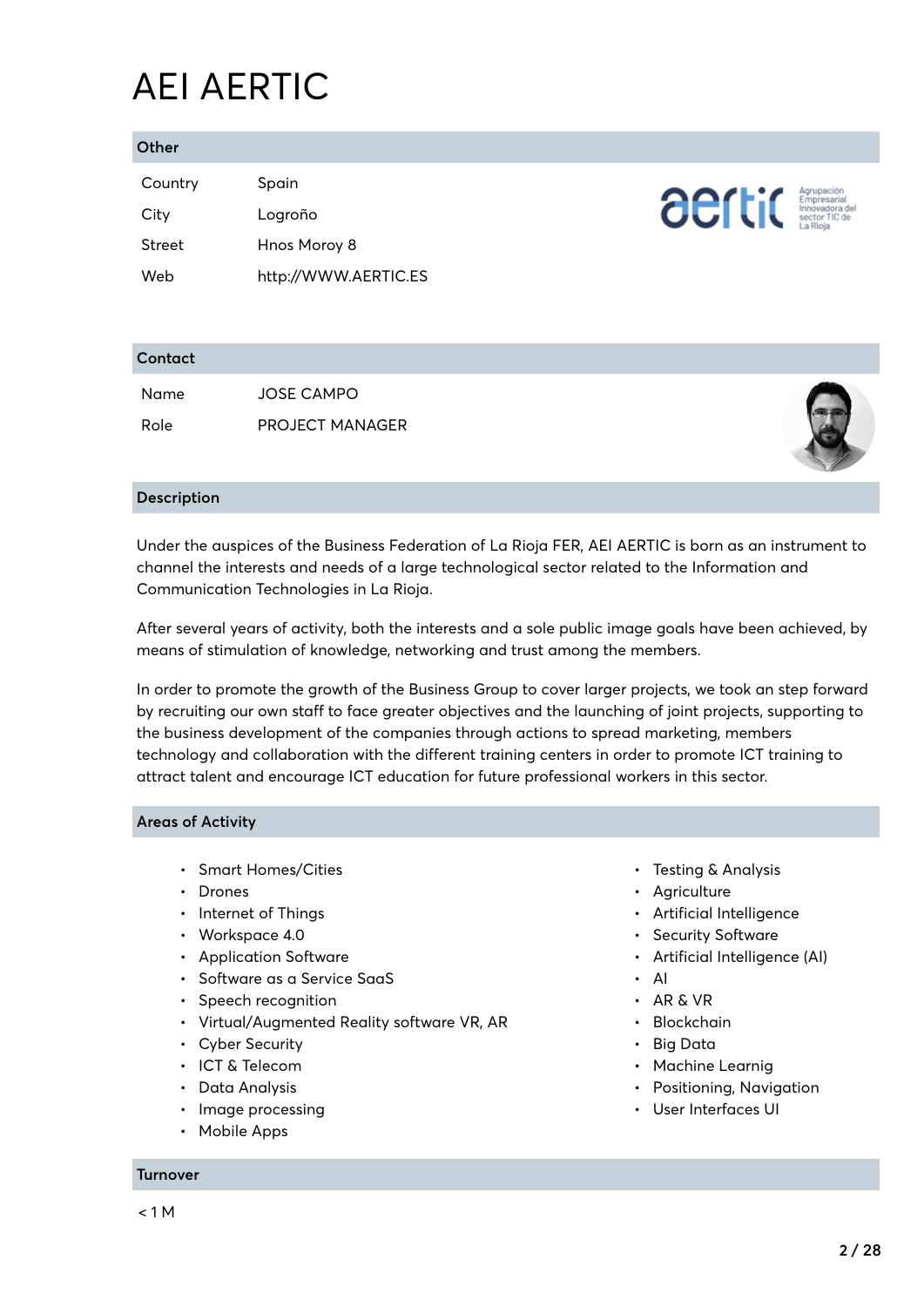#### **Type of partnership considered**

Distribution services agreement, Commercial agreement

#### **Certifications**

PMP

**Valuable information**

Information about our projects available here: https://aertic.es/en/rd-projects/regional-projects/ https://aertic.es/en/rd-projects/national-projects/ https://aertic.es/en/rd-projects/european-projects/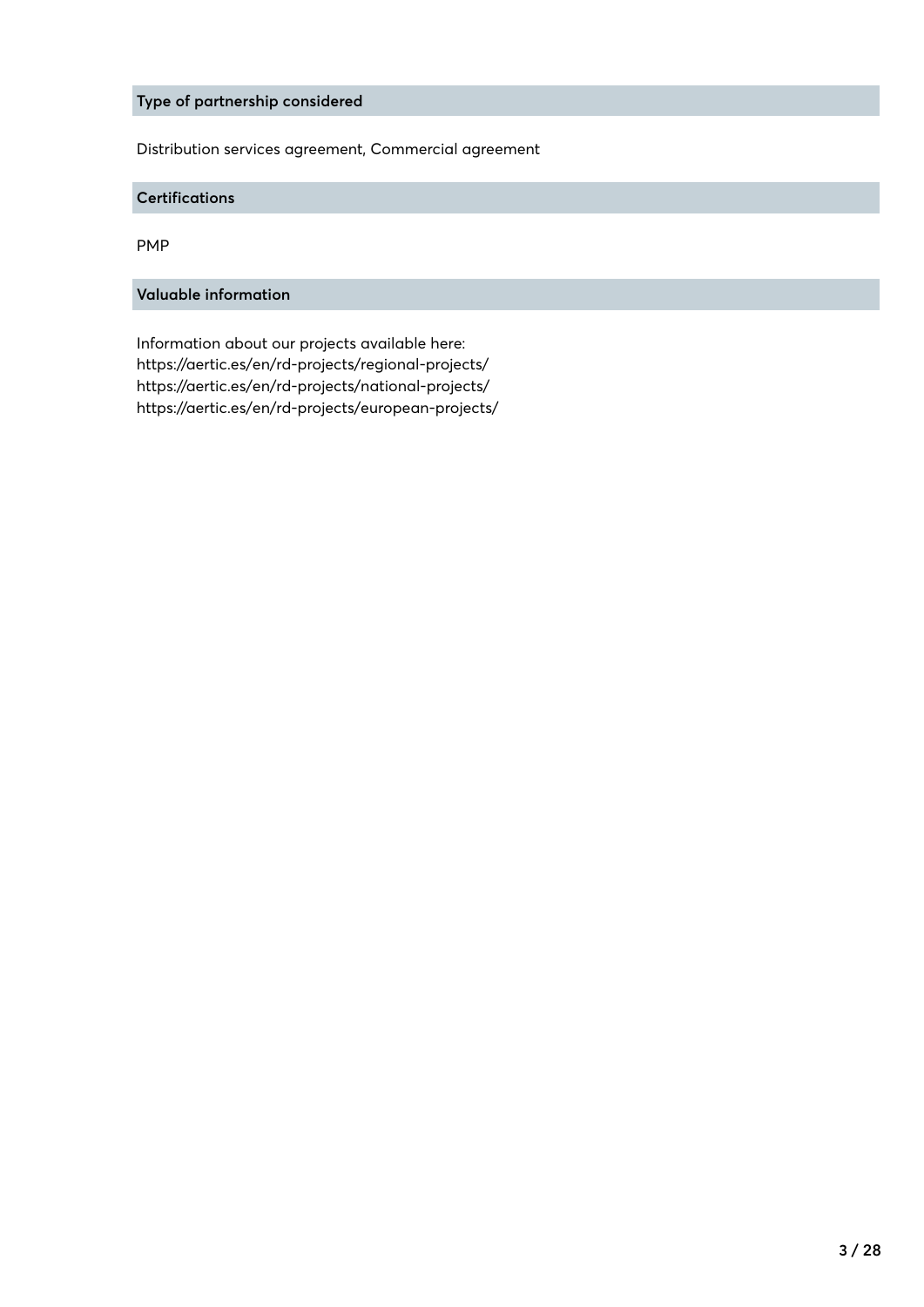### Bosonit

| Company |                        |         |
|---------|------------------------|---------|
| Country | Spain                  |         |
| City    | Logroño                |         |
| Street  | Portales 71            |         |
| Web     | http://www.bosonit.com | Bosonit |

| Contact      |                                                  |  |
|--------------|--------------------------------------------------|--|
| Name<br>Role | Miguel García González<br>Director of Innovation |  |

#### **Description**

Bosonit is Spanish company established in Logroño, La Rioja, in May 2015. Originally founded by senior data analytics consultants it was born with the aim to become the biggest data-analytics software company in Europe. BOSONIT is specialized in data analytics and visualization making use of big data and machine learning techniques.

BOSONIT partners and leads several R&D and innovation projects from regional and EU funds. From its roots, BOSONIT has invested part of their incomes in the development of products through innovation projects. Focused in creation its very own technologies, BOSONIT has developed its own cryptocurrency, BOSOCOIN, as a reward mechanism for employees, and a fully operational Industrial Internet of Things platform called EllIoT Cloud

#### **Areas of Activity**

- Blockchain
- Application Software
- Big Data
- Machine Learnig
- Artificial Intelligence (AI)
- Green technology & Sustainability
- ICT & Telecom
- AI
- Mobile Apps
- Security Software
- Software Agents
- Business Development
- Speech recognition
- User Interfaces UI
- Software & App Development
- Smart Homes/Cities
- Middleware
- Operating Systems OS
- Positioning, Navigation
- Internet of Things
- Artificial Intelligence
- Software Development Kits SDK
- Data Analysis
- Image processing
- Software as a Service SaaS
- Research & Development (R&D)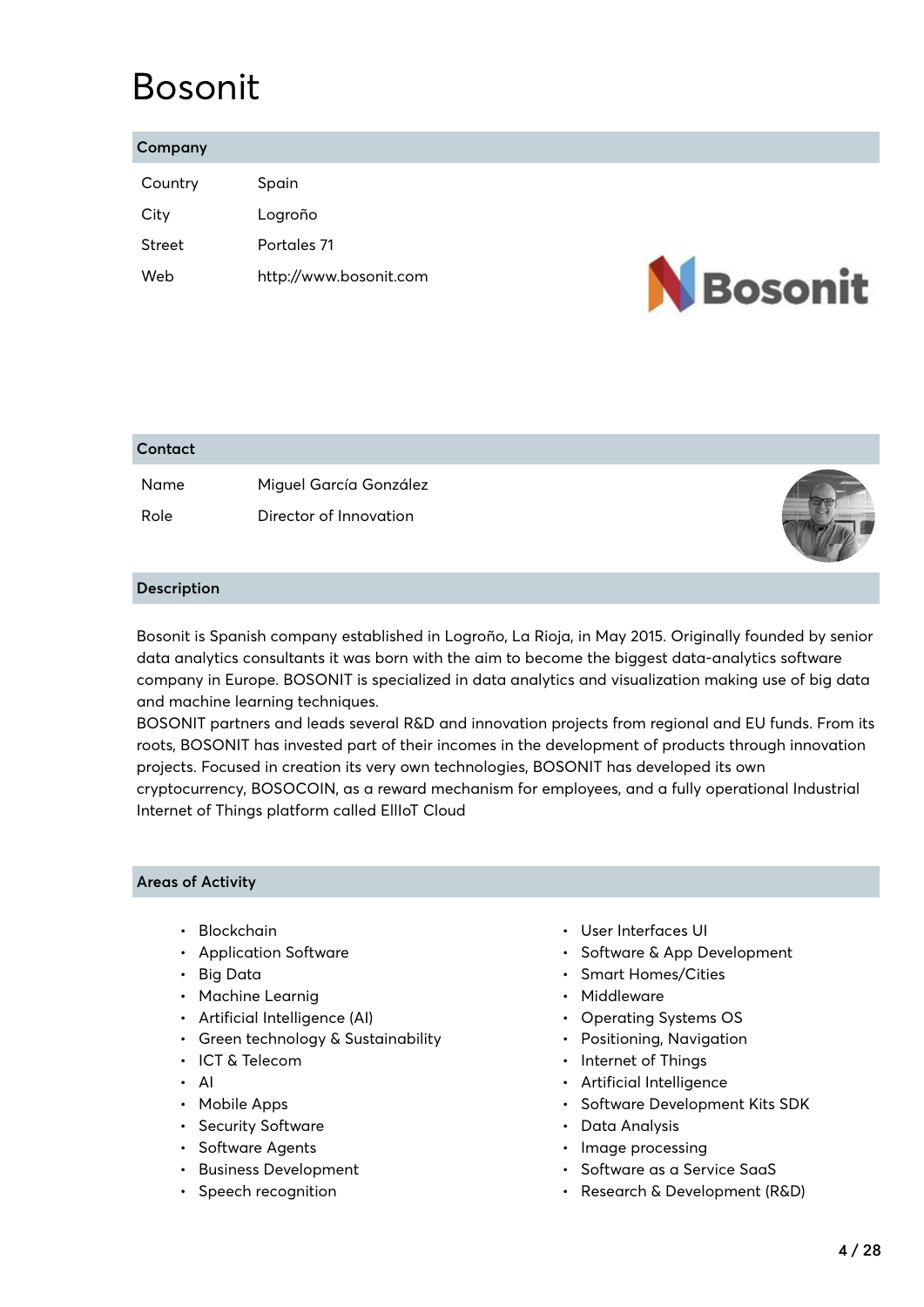```
Turnover
```
#### 5 - 10 M

#### **Type of partnership considered**

Research cooperation agreement, Technical cooperation agreement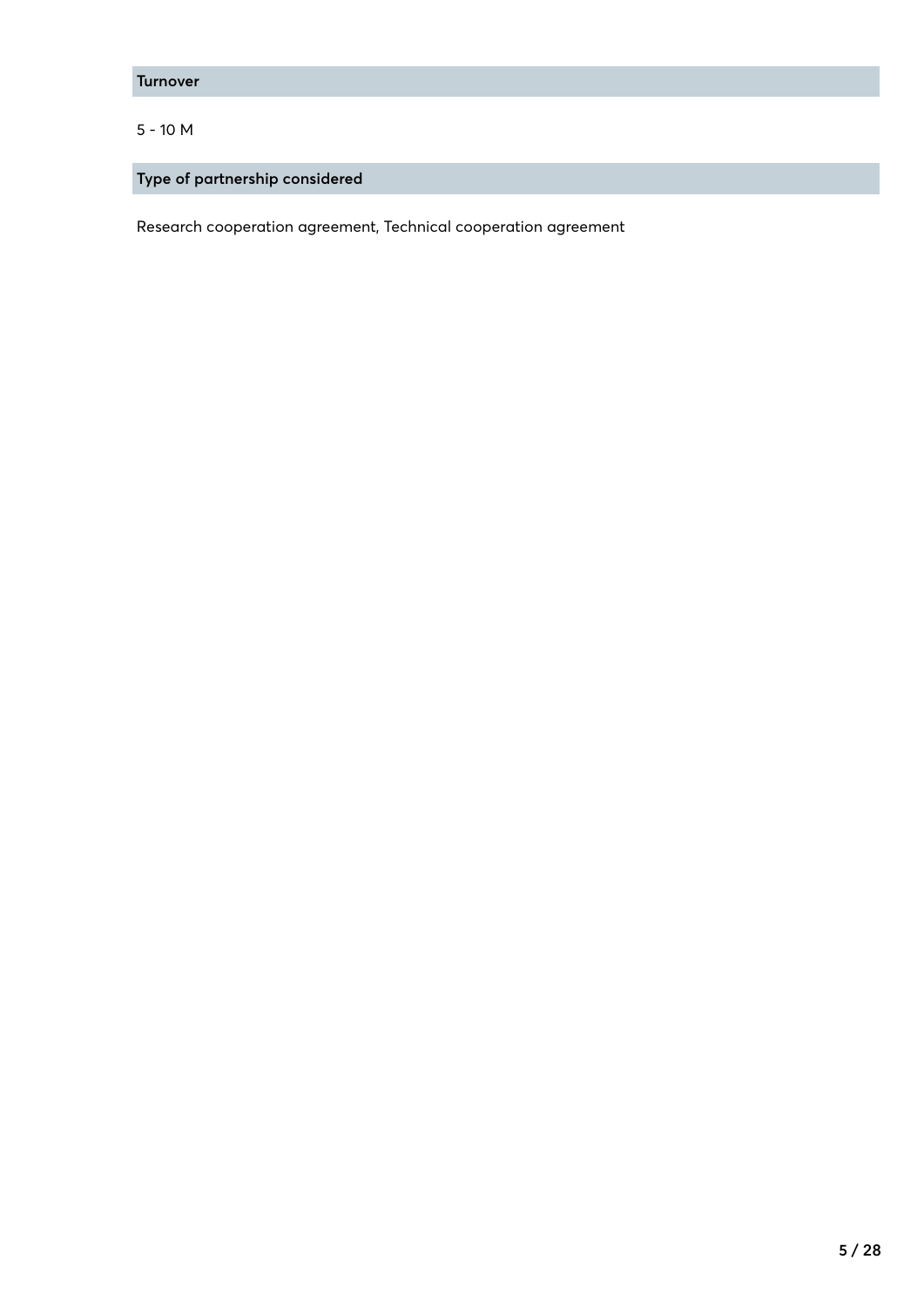### CreativiTIC | Augmented Class!

#### **Company**

| Country | Spain                     |
|---------|---------------------------|
| City    | Logroño                   |
| Street  | Huesca 9, 1°C             |
| Web     | http://www.creativitic.es |



#### **Contact**

| Name | Jorge R. López Benito |
|------|-----------------------|
| Role | CEO                   |



#### **Description**

CreativiTIC Innova is an ICT engineering SME founded in 2011 and located in Spain with offices in Logroño (La Rioja) and Bilbao (Basque Country). The company researches the latest technologies to offer innovative and creative solutions in fields such as education, bioTech and eHealth with services in tourism, marketing, IoTs or Industry4. From the beginning CreativiTIC has dedicated a great part of the effort to R&D in Augmented, Mixed and Virtual Reality technologies.

#### **Areas of Activity**

- Education
- AR & VR
- User Interfaces UI
- Virtual/Augmented Reality devices VR, AR
- Image processing
- Research & Development (R&D)
- Business Development
- Biotechnology
- Embedded Systems
- AI
- Digital Health
- Mobile Apps
- Speech recognition
- Virtual/Augmented Reality software VR, AR
- Software & App Development
- Creative industry
- ICT & Telecom
- Human Interfaces
- Internet of Things
- Workspace 4.0
- Artificial Intelligence
- Machine Learnig

#### **Turnover**

#### $< 1 M$

#### **Type of partnership considered**

Research cooperation agreement, Technical cooperation agreement, Subcontracting, Distribution services agreement, Commercial agreement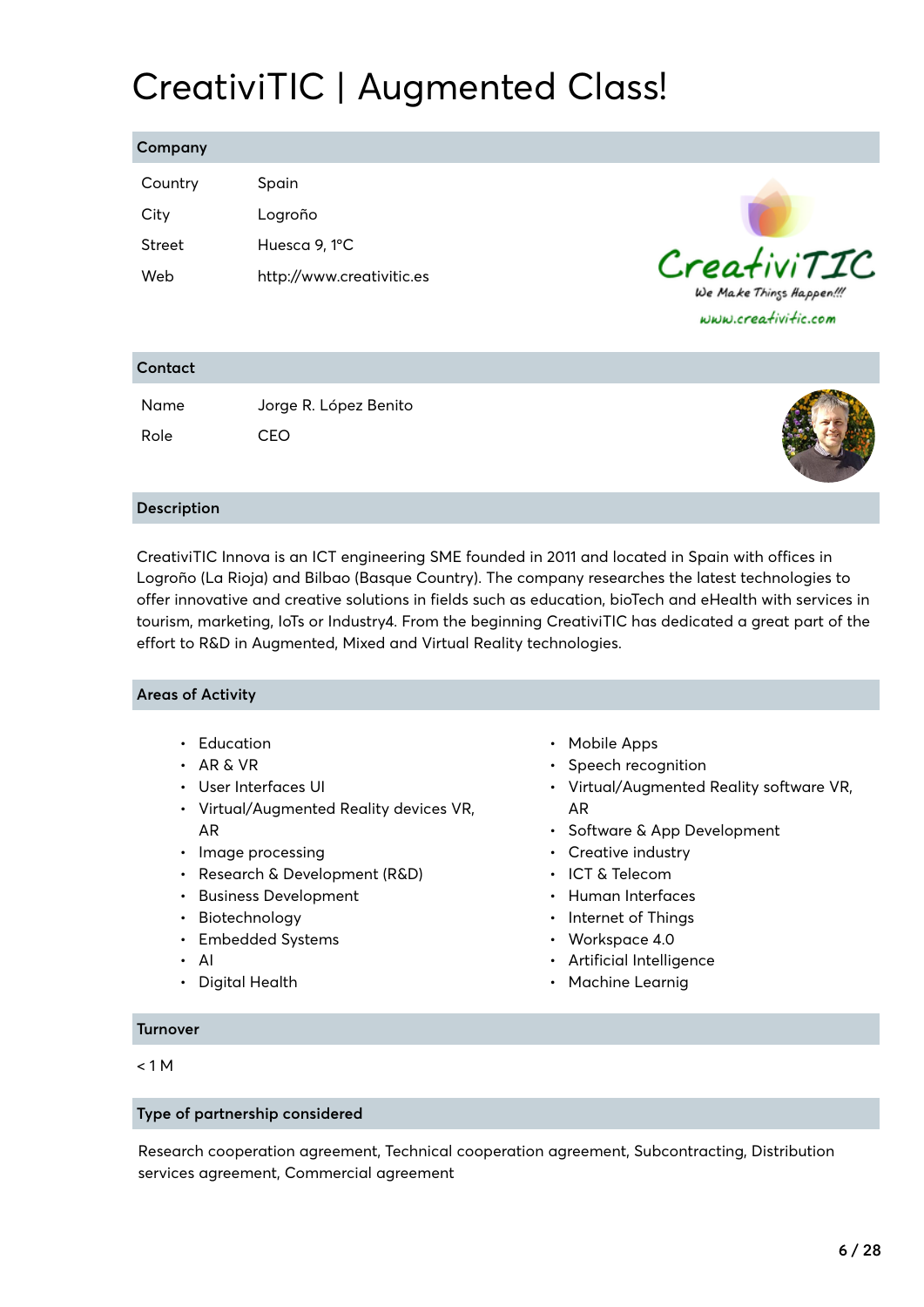#### **Certifications**

European Commisión Innovation Radar - highlighting excellent innovations:

1) Integrated Virtual and Augmented Reality Learning Platform with supporting Pedagogical Framework for Deeper Learning;

2) Integrated, Interactive Platform to enable Deep Learning in Classrooms;

3) Augmented reality package consisting of AR software and embedded hardware;

4) Augmented Reality Software that detects and tracks electronic boards with a camera.

https://www.innoradar.eu/resultbykeyword/creativitic

#### **Valuable information**

Patent:

"System medical imaging - Sistema de visualización de imágenes médicas" #HoloDeck4D Patent Issued Jan 4, 2019 ES2649789

#### Awards:

Winner of "Wonderful Project" award 'El Economista' - First national contest of # Innovation in Shopping Centers and Retail in Spain / Jul 2017 LAR Spain Real State & BStartup Banco Sabadell

3rd Prize MIT & Harvard Medical School eHealth #HackingChronicDisease hackingchronicdisease.com honor dateMay 2016 honor issuerMIT - Massachusetts Institute of Technology - M+VISION Consortium

Entrepreneurship 'European Citizen' Award 2014 honor dateDec 2013 honor issuerEurope Direct - europe.eu - A European Commission service to provide information on the EU

Business Programs: #BIND40 2017 BASQUE INDUSTRY ACCELERATOR PROGRAM Selected Startup #Industry40 bind.com

Some Conferences and Exhibitions:

Dublin WebSummit'14, 2nd European Augmented Reality Marketing Conference & Business Exchange'15 in Ireland or Las Vegas CollisionConf '15

R&D programs:

- FP7 E2LP Embedded Engineering Learning Platform - www.e2lp.org

- H2020 STORIES Stories Of Tomorrow - www.storiesoftomorrow.eu

#### Our products include:

HoloDeck 4D (patented) a 4D multipurpose immersive visualization system to improve the accuracy, speed and efficiency for clinical diagnosis in Nuclear Medicine, Augmented Class!: an Augmented and Virtual reality platform for education that empowers students and teachers to make and share engaging gamified AR & VR projects without programming skills and Augmented caRe!: A therapeutic technology for patients with Autism Spectrum Disorder (ASD).

Some of our customers:

MICHELIN, AERNNOVA AEROSPACE, CAF, MERCEDES-BENZ SPAIN, ROCHE FARMA, OSAKIDETZA

(Basque Country Public Health System), UNWRA (United Nations), SPRI (Basque Goverment), ADER (La Rioja Goverment), RIOJA SALUD (La Rioja Public Health System), IHOBE (Basque Country Enviromental Goverment), EURO SEATING INTERNATIONAL, TECNALIA, UNIVERSITY OF THE BASQUE COUNTRY; UNIVERSITY OF LA RIOJA.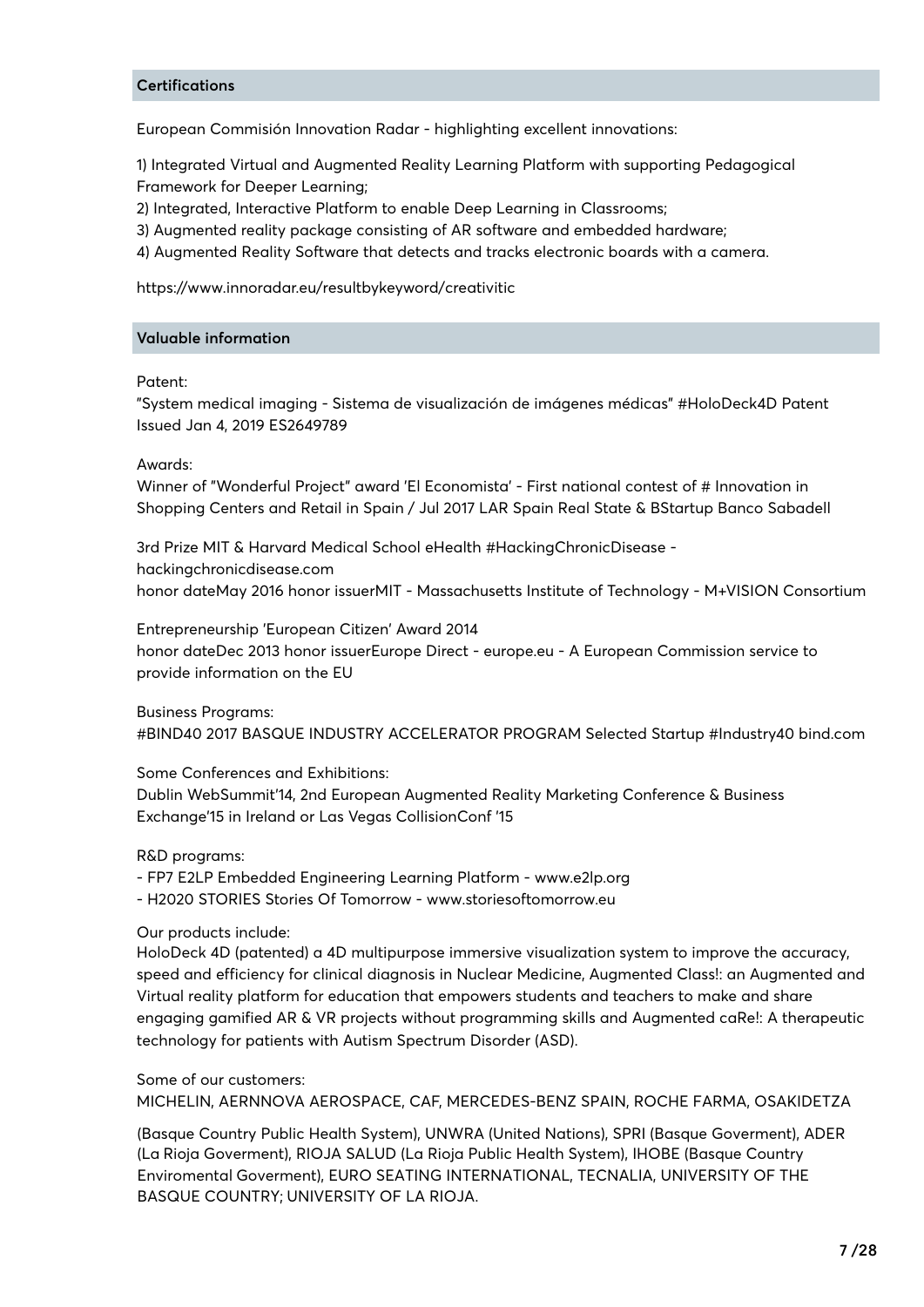## EFICEN RESEARCH, S.L.

#### **Company**

| Country | Spain                             |
|---------|-----------------------------------|
| City    | LOGROÑO                           |
| Street  | AVENIDA DE ZARAGOZA 22, OFICINA 4 |
| Web     | http://www.eficen.com             |



| Contact |                  |
|---------|------------------|
| Name    | RAFAEL SORIANO   |
| Role    | <b>DIRECTION</b> |

#### **Description**

Eficen is an independent Advanced Energy Services Engineering company whose objective is to provide the Client with a profitable platform for project management within the area of Smart Cities and Municipal Energy Management, making available Innovative products and services linked to Business Intelligence and fostering new business models based around energy. Using technological development and the inclusion of new activities, we aim to permanently satisfy our Clients' needs. We develop and manage projects in the area of Smart Cities and Energy Management:

-AUDIT: Optimization of energy costs and reduced emissions.

-ENERGY: Use of natural resources. Bioenergetic analysis capacity of large spaces.

-LIGHTIN: Intelligent lighting management. Maintenance and control energy facilities.

-BUSINESS INTELLIGENCE: Management, maintenance and control energy facilities.

#### **Areas of Activity**

- Data Analysis
- Mobile Apps
- Renewable Energy & Sustainability
- Energy Harvesting Devices
- Human Interfaces
- Application Software
- Testing & Analysis

#### **Turnover**

- ICT & Telecom
- Gateways / Communication devices
- Wireless Modules
- **Energy**
- Big Data
- Research & Development (R&D)
- Software & App Development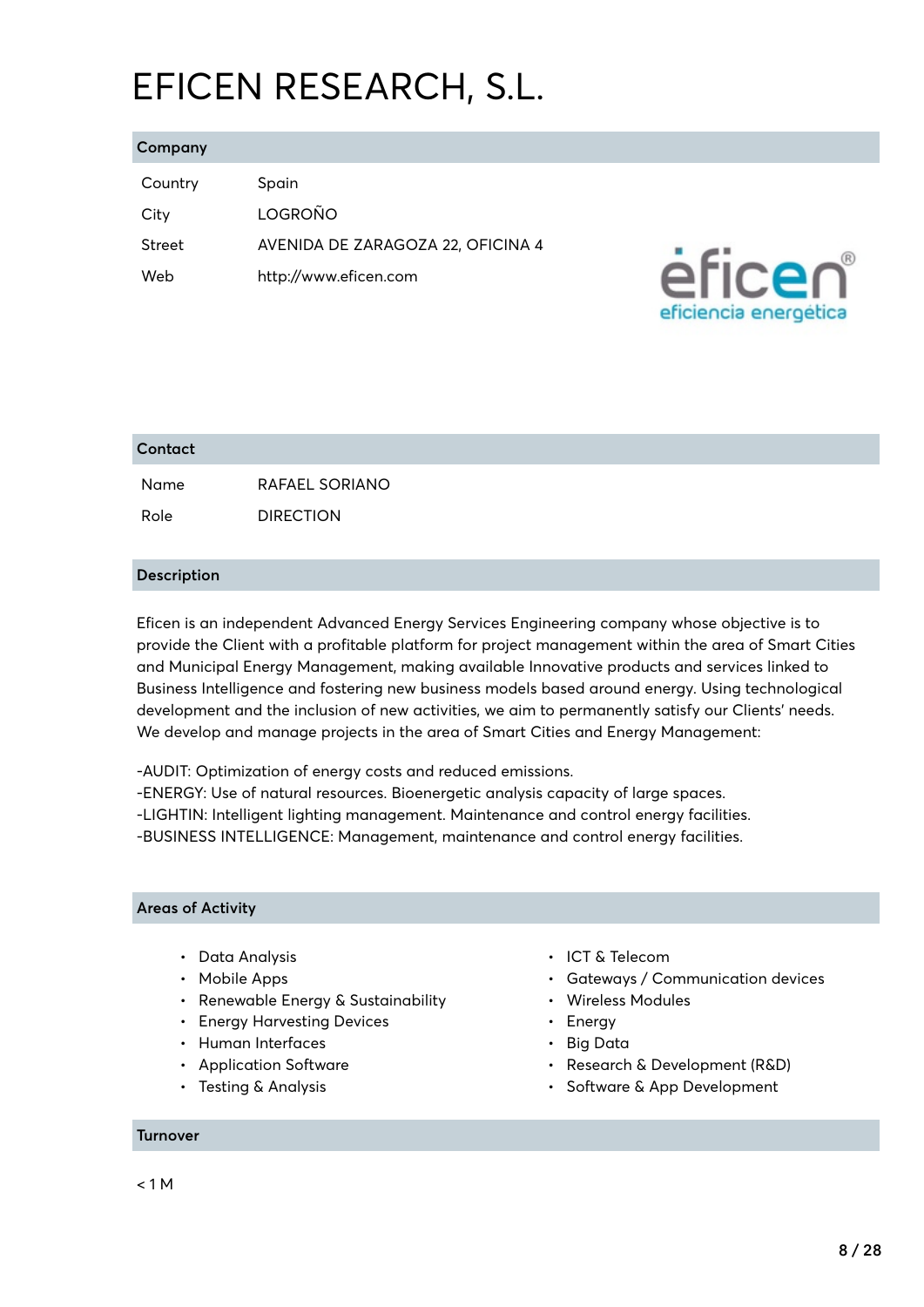#### **Type of partnership considered**

Technical cooperation agreement

#### **Certifications**

There are various methods linked to energy measurement and management. Eficen proposes technological improvements, analysing their feasibility and profitability, guaranteeing energy savings and compliance with the standards by undertaking:

-Energy qualifications in Projects and construction through a simulation of the building project obtaining the energy qualification.

-Performing energy audits complying with the requirements established in UNE 216501, energy management system implementation Certificate, within the framework of a commitment to an improvement in efficiency.

-Planning, implementing and verifying the energy system in the industry as per EN UNE 16001, upon AENOR certification, for the implementation of the standard.

#### **Valuable information**

Since the beginning of its activity, Eficen Research has considered R & D projects as a basic pillar of its technological development, aware of the importance of offering innovative products in a market where competition is growing. One of the most important projects in which it has participated to date is listed below:

UPTHERM (FP7-605826): "Innovative high efficiency phase change fluid-based heat engine". The main objective of the project is the development of a regenerative heat converter that uses dense fluids, and is presented as a simple and economical alternative to the thermal engine that works with a power greater than MW. When used as an external combustion engine, the converter is prepared to use heat of any grade and origin (from fossil combustion heat or biofuels to solar energy or ORC engines). Different safe and environmentally friendly fluids such as water or carbon dioxide can be used in the engine, which stands out for being very silent.

In addition to Eficen, the other companies that make up the project consortium are:

- TEP Energy Solution (Italy)
- Encontech BV (Holland)
- Noon Energy (Spain)
- Alenco (Belgium)
- Universidad de Twente (Holland)
- Labor (Italy)
- Imperial (UK)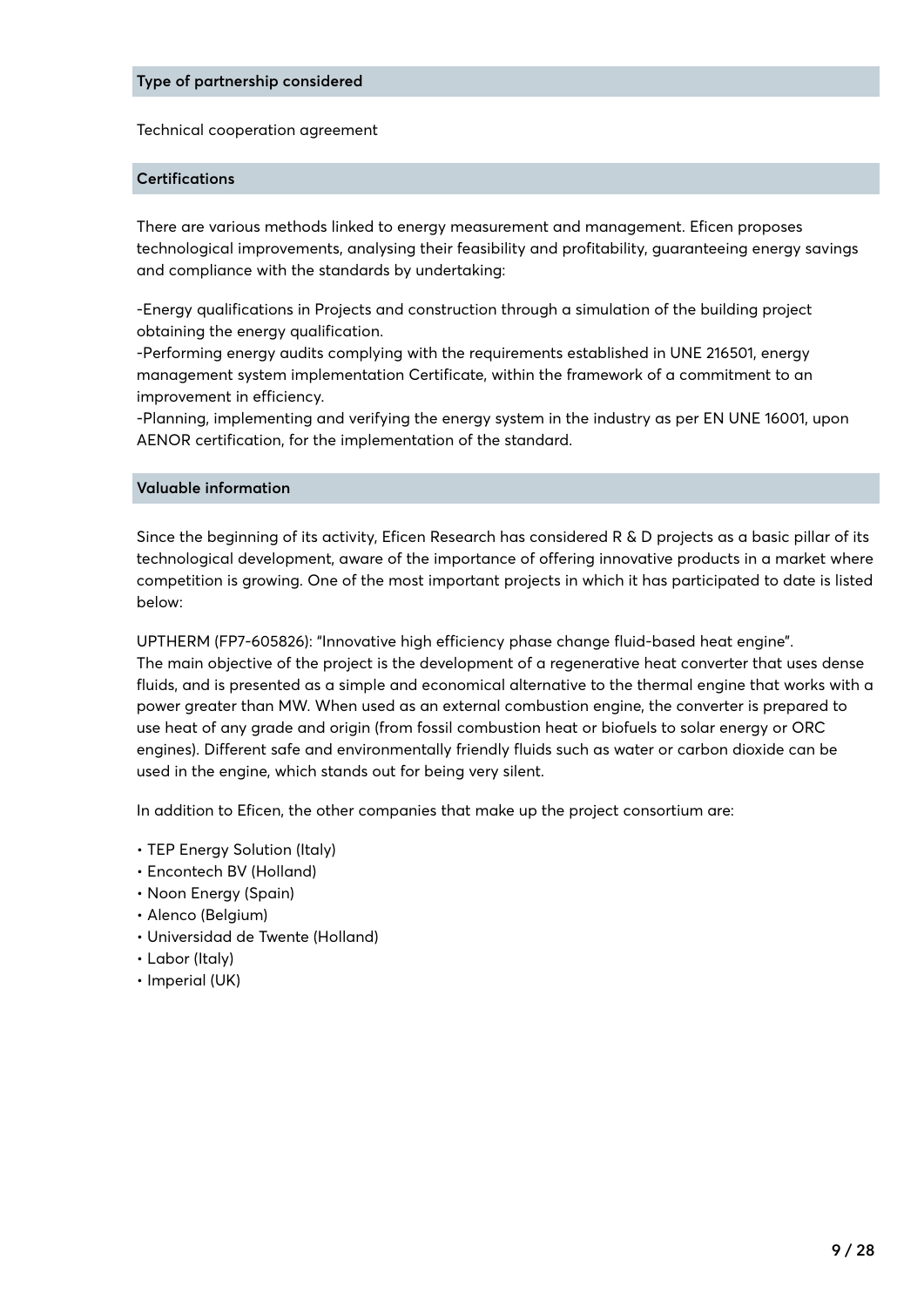### Hiberus

| Company |                          |                  |
|---------|--------------------------|------------------|
| Country | Spain                    |                  |
| City    | Logroño                  |                  |
| Street  |                          |                  |
| Web     | https://www.hiberus.com/ | hiberus<br>NSARA |

| Contact |                                            |  |
|---------|--------------------------------------------|--|
| Name    | Javier Virto                               |  |
| Role    | HealthServices Chief & Territorial Manager |  |

#### **Description**

Hiberus Osaba is a company from La Rioja specialised in the field of business, technology consulting and development of custom applications and which is part of the Hiberus group.

The aim of our organization is to develope, implement and support of applications in the healthcare sector, but we also provide solutions in other areas such as media&news, events, ticketing or agri-food supply chain.

We are a dynamic company, with the mind of a startup but with the support of a large ICT Company.

#### **Areas of Activity**

- Internet of Things
- Application Software
- Mobile Apps
- Sales & Distribution
- Cyber Security
- ICT & Telecom
- Smart Homes/Cities
- Server
- Future Mobility
- Security Software
- Service / Maintenance / Supply
- Consumer products & retail
- Health
- Security
- Digital Health
- Agriculture
- Other
- Tourism
- Security
- Business Development
- Software & App Development
- Testing & Analysis
- Food & ingredients
- Recycling

#### **Turnover**

50 - 100 M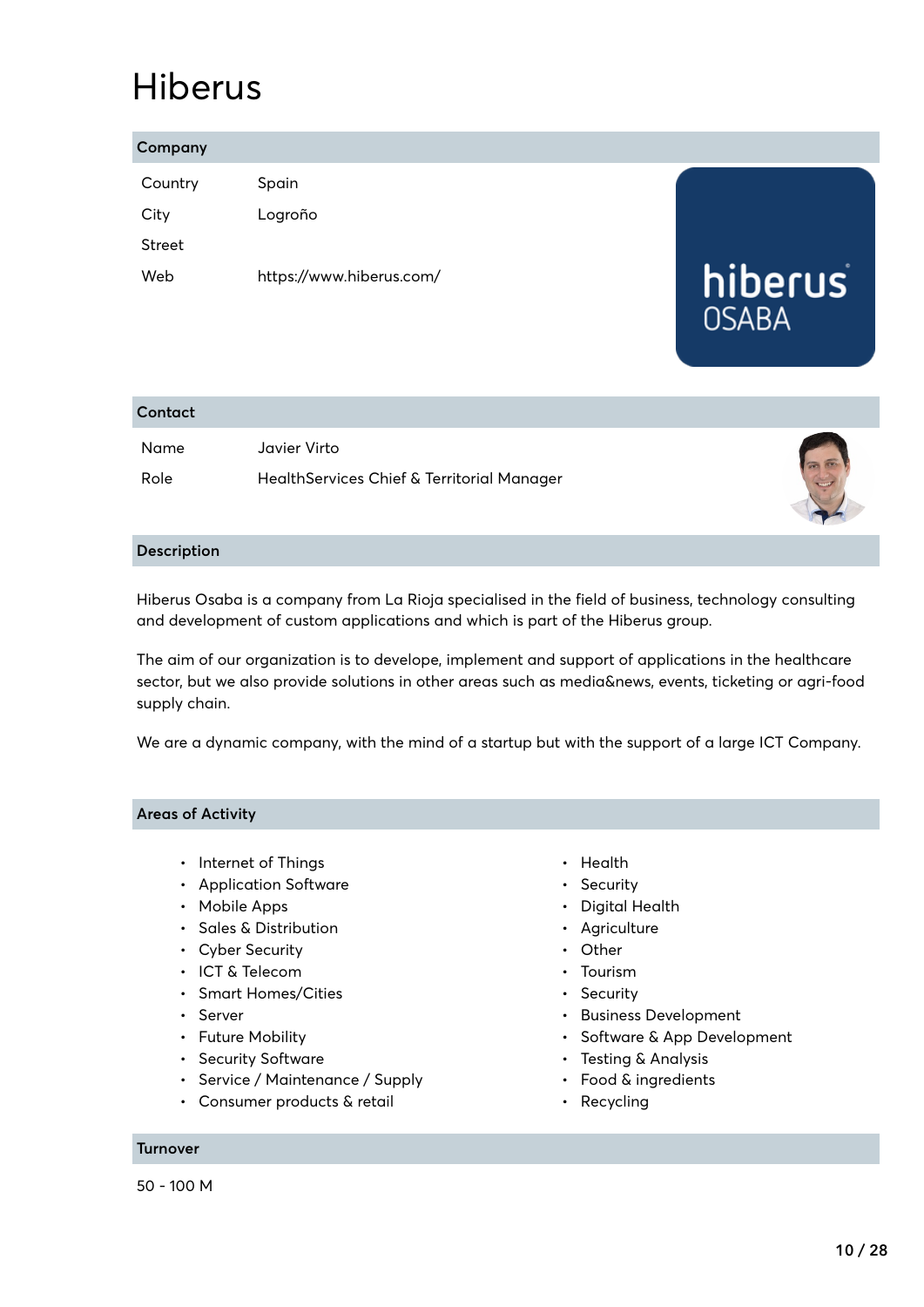#### **Type of partnership considered**

Research cooperation agreement, Technical cooperation agreement, Commercial agreement with technical assistance, Commercial agency agreement, Subcontracting, Distribution services agreement, Commercial agreement

#### **Certifications**

CMMI Microsoft Gold Partner ISO 9001:2015 ISO 27001 INCIBE Registered Company

#### **Valuable information**

Gobierno de La Rioja Gobierno de Aragon Gobierno de Navarra Segittur Havas Madrid Destino El Corte Ingles Vueling MAZ ...

#### **Marketplace Opportunities**

PRODUCT KVP

KVP, an app to manage working shifts and time management. KVP is a fundamental tool for production management. It allows control over working shifts and presence monitoring. With KVP, Human Resources Managers can control and plan working shifts. This solution is not only for big corporations but also for small and medium companies.

https://www.hiberus.com/en/kvp-kronos

### PRODUCT

#### IACPOS

IACPOS, our ticketing solution. IACPOS has been more than 10 years in the market and it has more than 100 clients all over the world.. IACPOS is designedto save costs and improve every ticketing process in leisure centres as: museum, stadiums and amusement parks. iACPOS has been implemented in 96 museums and 29 amusement parks so far.

https://www.hiberus.com/iacpos/en/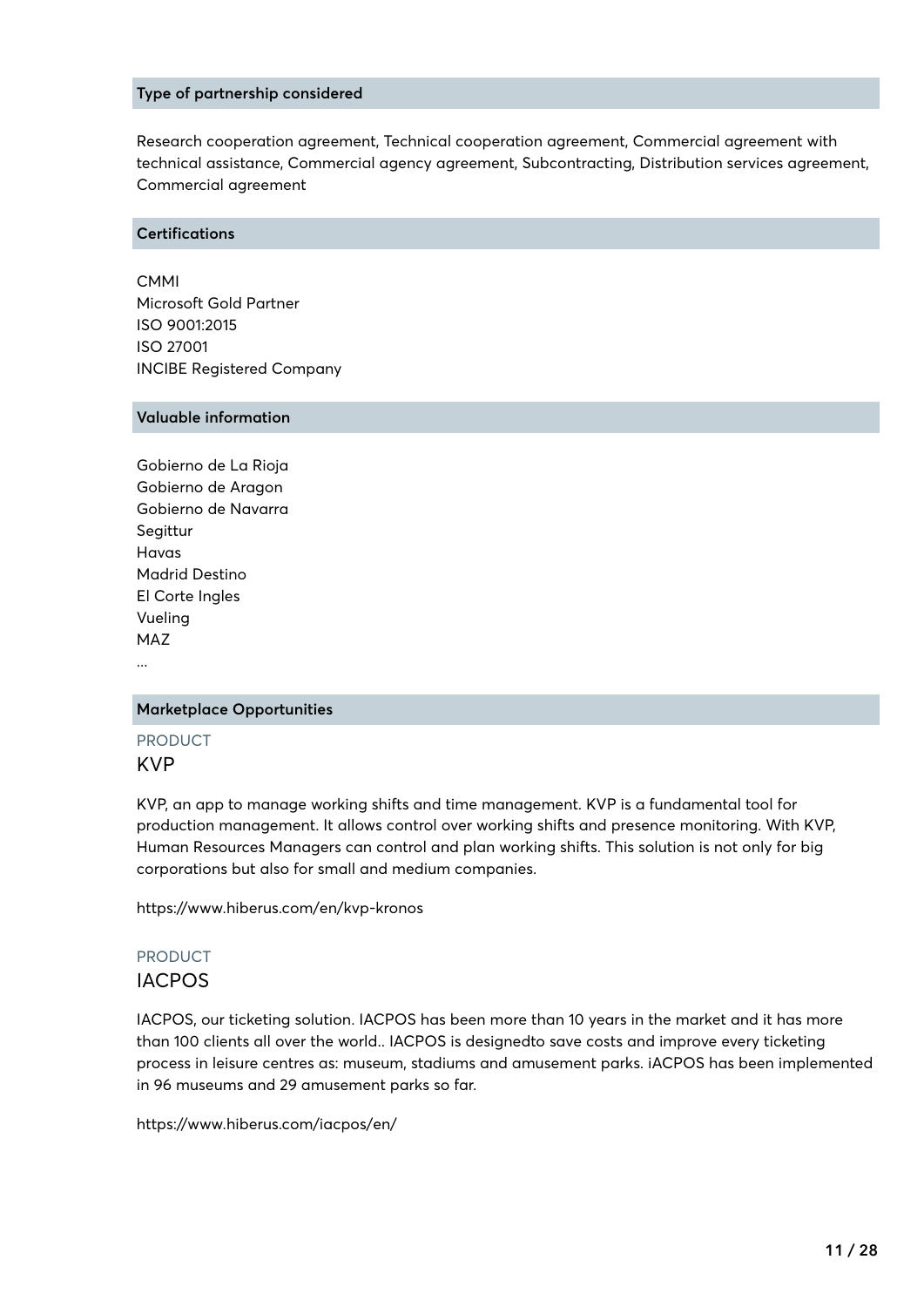#### PRODUCT XALOK

Xalok, leading Content Management System (CMS) for the Media. Xalok is a content manager that enables media professionals create websites without the need of having deep knowledge about web development. It allows creating more complete information for digital newspapers. With Xalok it is easier to work in a digital newspaper, as it is easier to access information and publish it. Digital newspapers are able to optimise publishing processes and reduce costs. El País, 20 minutos o El Tiempo already use it.

#### PRODUCT

#### GLOBE

Globe, a global platform designed for visualization and optimisation of building industrial processes. The solution that optimises productivity, by unifying design, budgeting, pre-building and building planning.

Our technology allows integrate building data in a three-dimensional graphic system, as well as design, execution, delivery to the client, after sales service.

https://www.hiberus.com/en/globe

#### PRODUCT

#### GISIR

Gisir, our inverse logistics system. Gisir is a leading solution for inverse logistics. It is a web-app that centralises collection services, available in any place with a standard process. Increase your profitability and improve your production and efficiency.

https://www.hiberus.com/en/gisir

#### PRODUCT

#### OSIRIS

The best Management software and Traceability in poultry farms.

A program designed to streamline and mechanize the production processes of a poultry farm as much as possible. We nourish the agri-food sector with solutions that allow total management tailored to its production and business processes. Our system is perfect for tracing poultry farms for egg production. It stores all kinds of information related to chickens, chickens, feed, breeding environment, packaging, palletizing ... from the origin of production to the final customer.

https://www.hiberus.com/trazabilidad-huevo

### PRODUCT

#### FANS 360º

#### Sports ticketing

- Access to the stadium with your ticket in Passbook format or printed from PDF
- Platform applied to mobile devices with the latest technologies
- Custom design for the club designed to optimize usability
- Creation and renewal of online subscribers with generation of subscription in Passbook format

- Continuous analysis of the use of the platform and implementation of improvements to increase conversion

https://www.hiberus.com/ticketing-deporte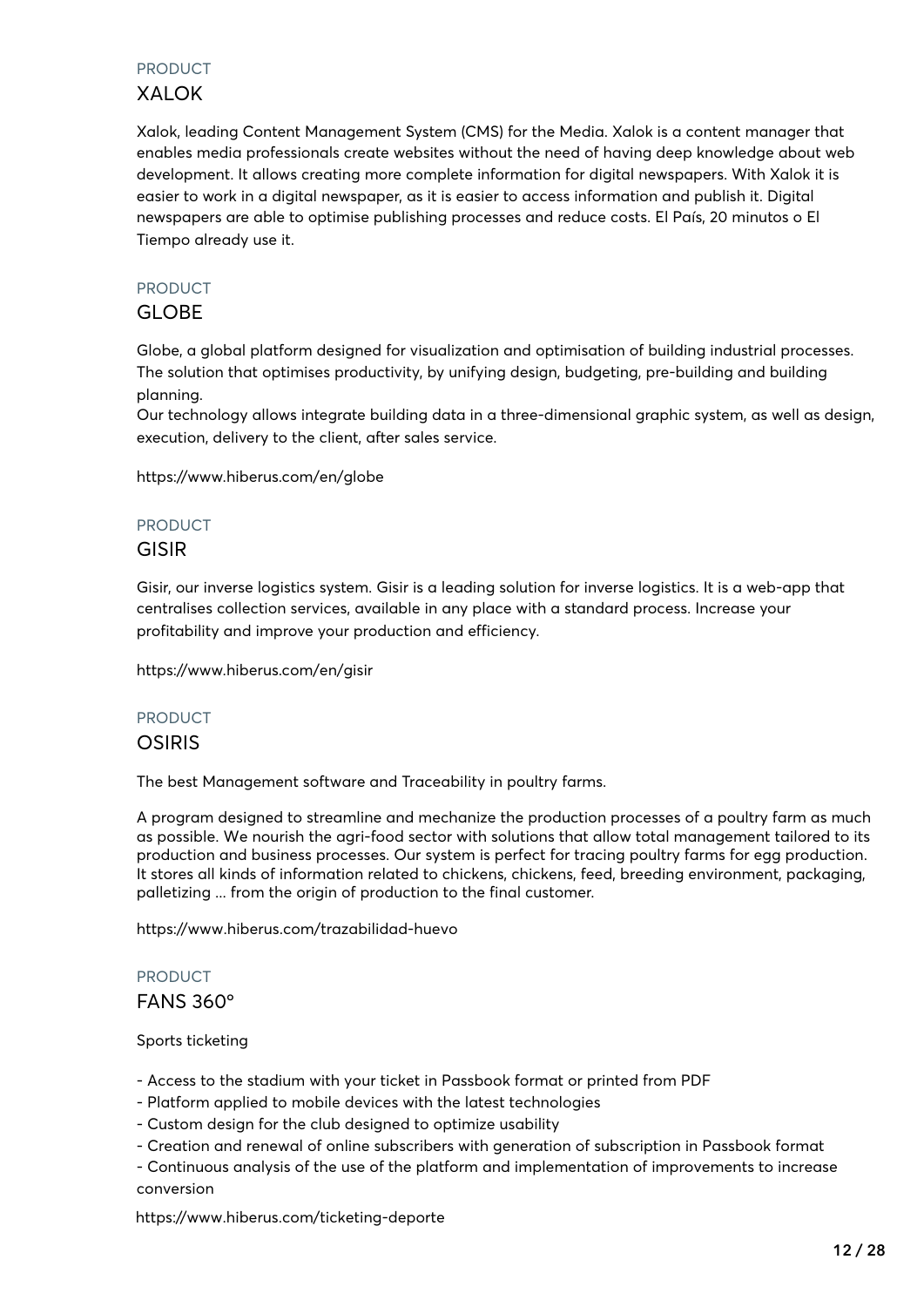#### PRODUCT FOUND

Leading platform for pre-appointment management and access control.

Connect and optimize the location of your physical stores by your customers and streamline appointment management thanks to Found. Due to the COVID-19 outbreak, we all face new situations in our daily lives. From now on, social distancing will be one of the key rules in the current social context. Therefore, the technology to connect and manage the access of your customers to your store network is a "x-factor"

HARDWARELESS - TOUCHLESS-ALWAYS CONNECTED

https://www.hiberus.com/found-cita-previa

PRODUCT SINTRA

Smart booking and user service system:

- Smart Attention
- Pre-appointment
- Locations
- Digital Video Attention
- Onsite Attention
- Advanced Analytics

Omnichannel operation as SaaS. We integrate only once with your systems and we take care of the rest since then.

#### **SERVICE**

#### Nearshoring / Outsoursincg

At Hiberus we base the nearshoring service in our Agile Centers. Our vision is "from provide talent to integral service".

We have specialists in the most modern technologies such as DevOps, Microservices, .Net, C #, Liferay, Drupal, AngularJS NodeJS, React, Hybrys, Magento, Java, QA, UX, SEO/SEM and we have the support of our specialized areas in Digital, Systems, e-commerce , Data & Analitycs.

Another of the greatest advantages of our Agile Centers in La Rioja is the low cost of professionals and a very low turnover, which provides stability to projects

#### SERVICE

#### **Consulting**

We are specialist in so many areas, such as Health, Banking and Insurance, e-commerce, Retail, Travel, **Ticketing** 

#### PARTNERSHIP

#### Helth Services

We are looking for companies in the Health Services Sector who want to distribute their products or solutions in Spain.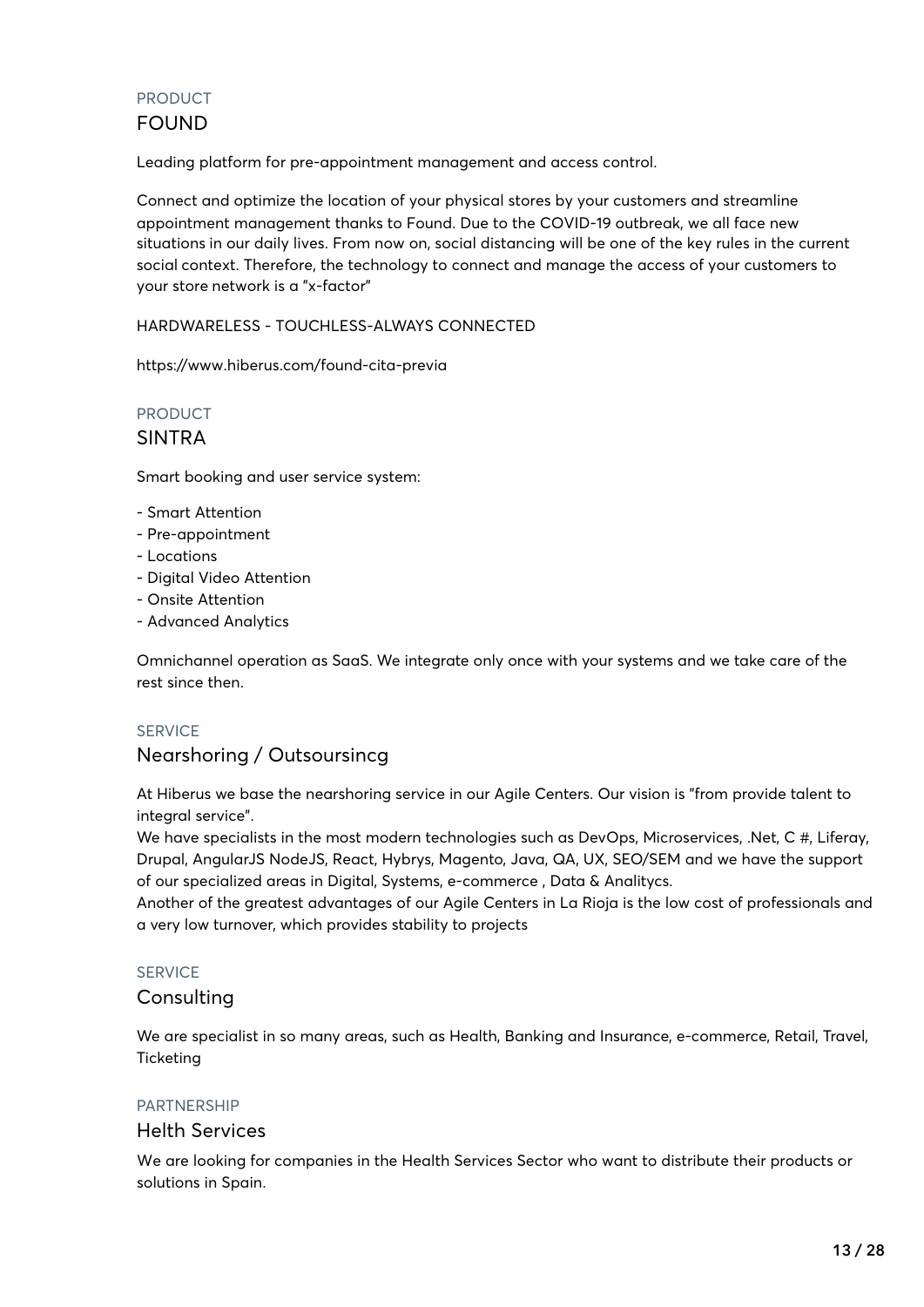# JIG Digital

| Company       |                        |            |
|---------------|------------------------|------------|
| Country       | Spain                  |            |
| City          | Logroño                | JG digital |
| <b>Street</b> | C/ Piqueras nº 24      |            |
| Web           | http://internet.jig.es |            |
| Contact       |                        |            |
| Name          | Ignacio Gurría         |            |
| Role          | <b>CEO</b>             | ncedsolv.  |
|               |                        |            |

#### **Description**

J.I.G. Internet Consulting, hereafter JIG, provides intelligent digital solutions aimed to improve the interoperability and integration of internet-based information systems. Since 2012, JIG has been developing a modular and scalable application oriented to city councils which want to offer their citizens a hub of APPs that integrates all services related to the smart city concept.

SmartAppCity has been recognized with numerous national and international awards that stand for its high innovative level. First pilots are now running in several cities of Spain, Mexico and USA. A product architecture based on microservices, and the use of high-innovation technologies, that offers an agile, efficient and scalable solution suited for all sizes of municipalities with any level of maturity in the smart city arena. The system can be used for small villages with no previous smart city infrastructure to medium size and large cities with existing smart city infrastructure.

Both ends of the client span will benefit from a 65% reduction of implementation costs (efficiency), a 70% reduction of implementation time (agility) and a x10 faster addition of new services (scalability). With the new SmartAppCity after this project, new smart city services could be added in a matter of hours (from 10 days to a 1-day time-to-market).

#### **Areas of Activity**

- Software & App Development
- Internet of Things
- User Interfaces UI
- Sales & Distribution
- Tourism
- Software as a Service SaaS
- Software Development Kits SDK
- Smart Homes/Cities
- Future Mobility
- Mobile Apps
- Business Development
- Manufacturing
- Renewable Energy & Sustainability
- AI

### **Turnover**

#### $1 - 5 M$

#### **Type of partnership considered**

Commercial agreement with technical assistance, Commercial agency agreement, Subcontracting, Distribution services agreement, Commercial agreement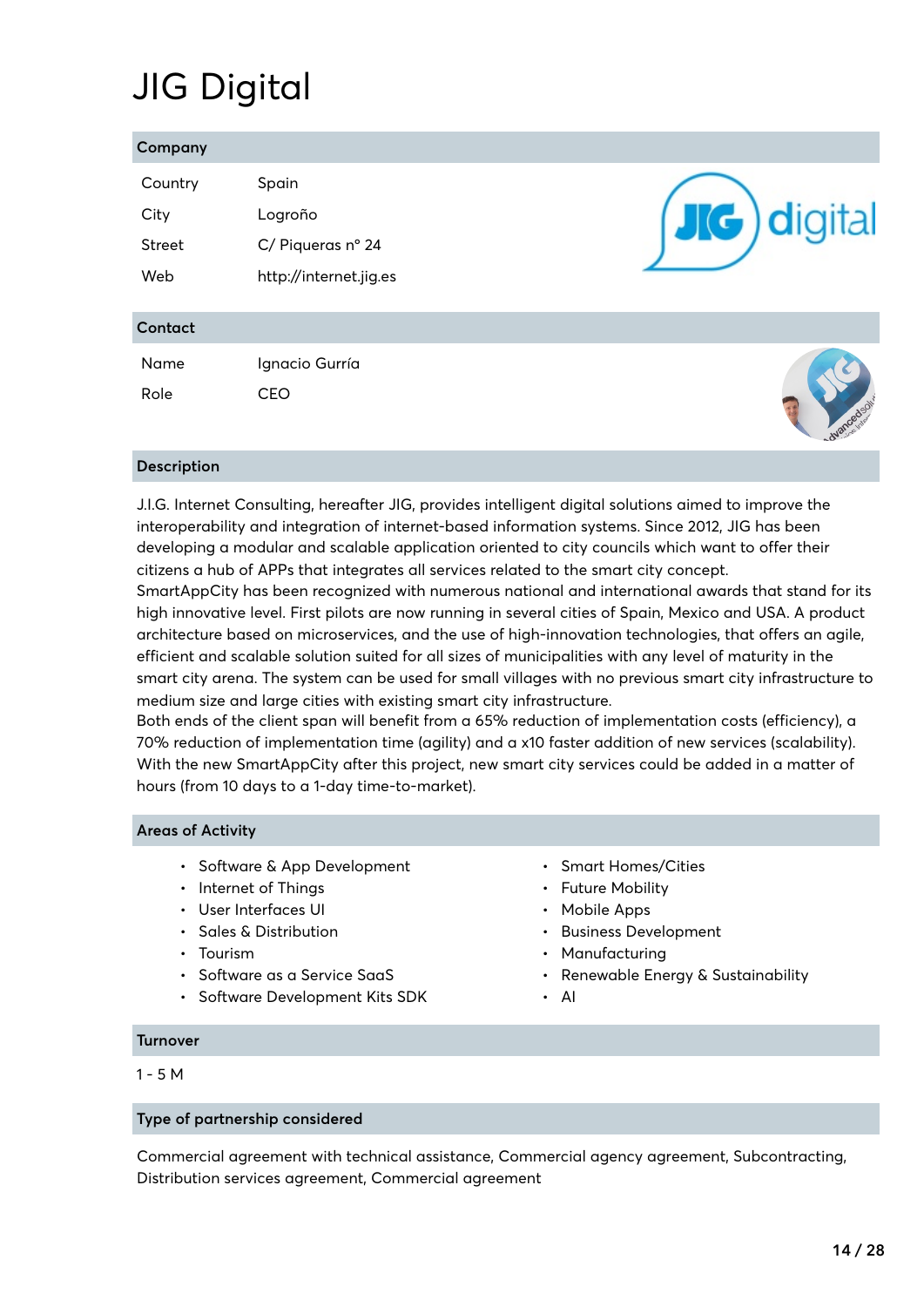### Norpoo Electronics SL

#### **Company**

| Country<br>City<br><b>Street</b><br>Web | Spain<br>Alfaro<br>carretera zaragoza 97b<br>http://www.norpoo.com | <b>Norpoo</b> |
|-----------------------------------------|--------------------------------------------------------------------|---------------|
| Contact                                 |                                                                    |               |
| Name<br>Role                            | javier gamen<br><b>CEO</b>                                         |               |

#### **Description**

Norpoo Electronics supplies Electronic Engineering and Electronic manufacturing Services focussed in small to medium manufacturing volume series to their customers with our facilities located in La Rioja/ Spain – Europe.

Competitive Advantages: Short RFQ lead time. Cost effective and multi skilled workforce. Low to high volume products. Customer´s intellectual properties are protected. Prototyping Support. Full turnkey projects. Tool management Test development Support R+D services.

#### **Areas of Activity**

- Waste Management
- Other Devices
- Sensors
- Equipment, Technologies, Instruments
- Renewable Energy & Sustainability
- Health
- Research & Development (R&D)
- Aeronautics & Space
- Electronics
- Energy Harvesting Devices
- Embedded Systems
- Gateways / Communication devices
- Wearables
- Wireless Modules
- Internet of Things
- Manufacturing
- Data Reader

**Turnover**

#### < 1 M

#### **Type of partnership considered**

Subcontracting, Manufacturing agreement

 $\frac{C_{\text{PQ}}}{C_{\text{PQ}}}$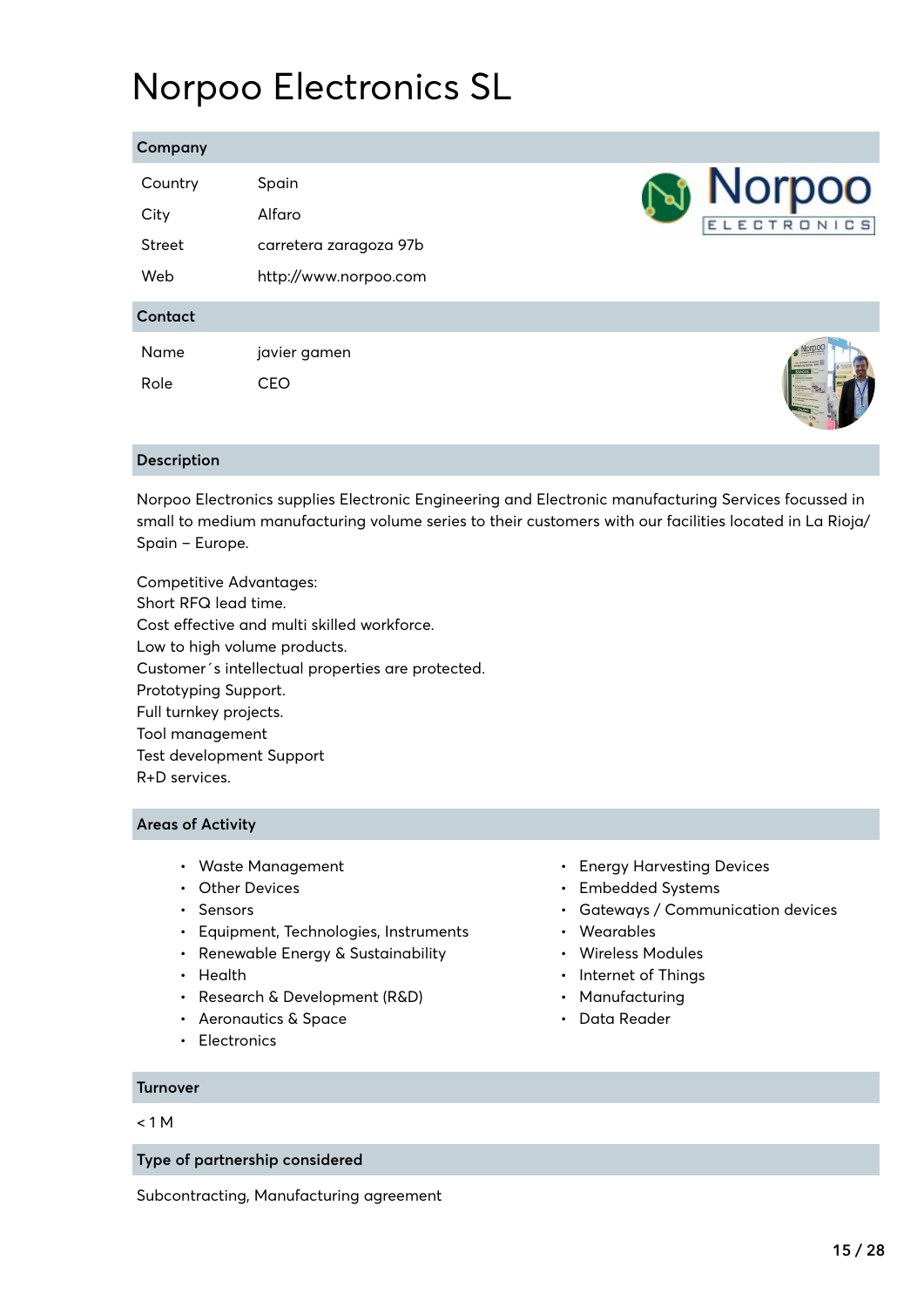#### **Certifications**

ISO9001:2015 Electronic Manufacturing Services. IPC J-STD-001. Requirements for Soldered Electrical and Electronic Assemblies. IPC-A-600 Acceptability of Printed Boards IPC A610. Acceptability of Electronic Assemblies. EPA production facilities. Manufacturing facilities. IPC/JEDEC J-STD-033B.1

#### **Valuable information**

Electronic Manufacturing Services. Focussed to low and mid volume series.

High precisión printing. Smart feeders for fast load. All kinds of components. BGAs, connectors, … 100% Test. We inspect all assemblies according our customer quality requirements.

#### **Marketplace Opportunities**

#### PRODUCT

#### Electronic Engineering Services & Product Development Services

Norpoo Electronics provides Integral Product Development Service, from the idea, design and prototipes to the mass production and after sales services always thinking in the quality of the product and the Customer satisfaction.

Product Development Services.

Electronic Product Design and Validation. Development product: cost, assembly, Manufacturing. Prototyping, Industrialization and mass production. Active Component Management. Full system assembly. Severe working conditions (EMC, temperature, humidity) Logistics. Delivery to end Customer.

#### SERVICE

#### Electronic Manufacturing Services

Norpoo Electronics supplies Electronic Manufacturing Services focussed in small to medium Manufacturing volume series to their customers. ISO9001:2015 Electronic Manufactruing Services certified company Electronic Manufacturing Services. Focussed to low and mid volume series.

#### SERVICE

#### Contract Manufacturing

Norpoo Electronics is flexible contract manufacturer of electronic goods serving a wide variety of industries in a global escale.

Norpoo Electronics is a Electronics Manufacturing Services (EMS) provider serving customers around the world. Our contract electronics manufacturing service team provides manufacturing, engineering and supply chain services, design and testing services, as well as regulatory support processes which utilize common production and support capabilities for a variety of industries globally.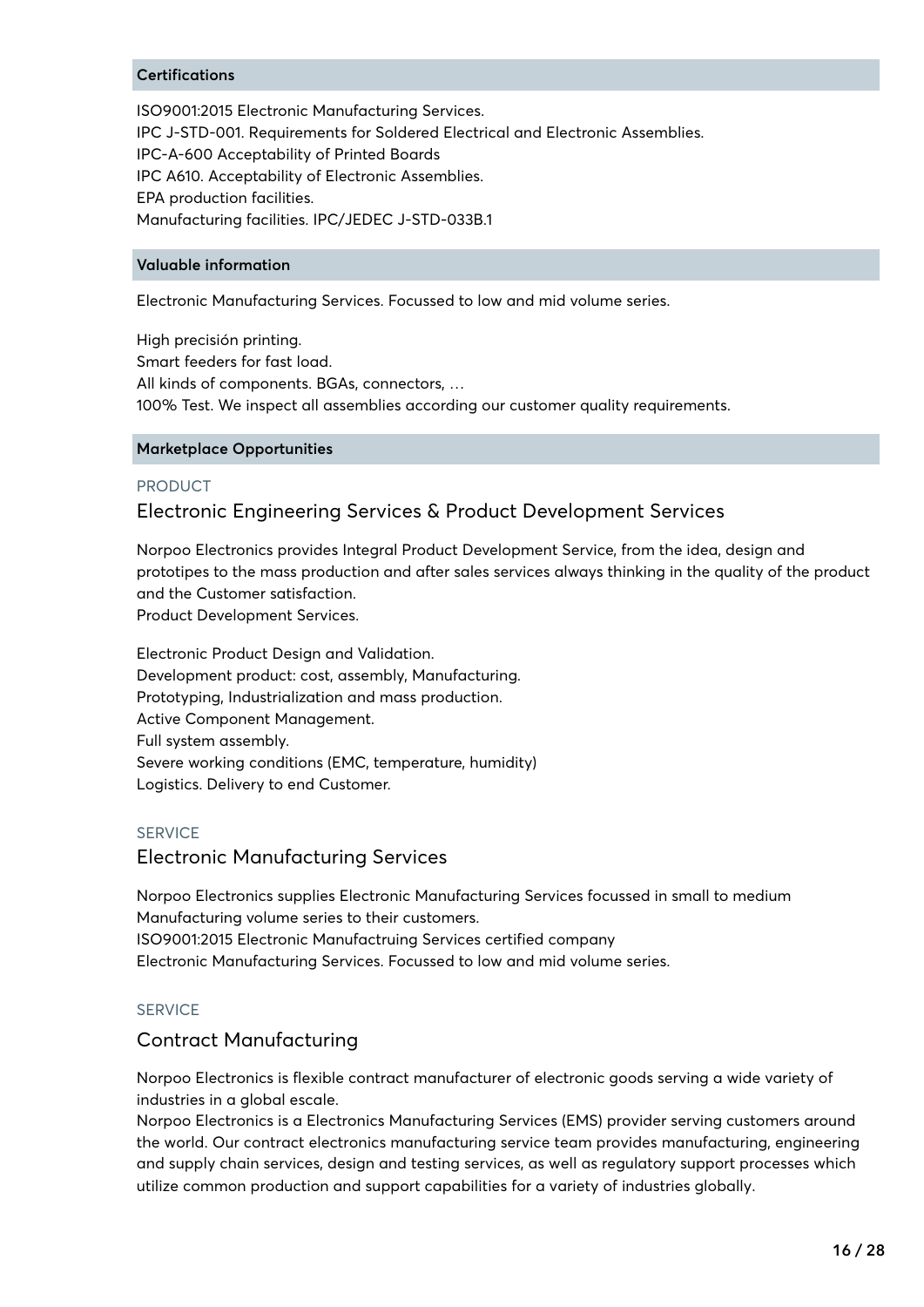### PANOimagen, s.l.

| Company |                                        |
|---------|----------------------------------------|
| Country | Spain                                  |
| City    | Logroño                                |
| Street  | Baltasar Gracián, nº 13 - 1º Oficina 3 |



#### **Contact**

| Name | Luis Armando Echapresto |
|------|-------------------------|
| Role | Administrator           |

Web http://www.panoimagen.com



#### **Description**

PANOimagen is a Spanish SME specialized in Artificial Intelligence, Geographic Information Systems and data capture and processing for the industrial and agrotech sectors (field data collection, photogrammetry, drone operations, multispectral image capture and processing, LIDAR..). PANOimagen has a multidisciplinary team, gathering advanced knowledge on AI and GIS applications and more than 20 years of work experience preparing, managing and developing R&D projects. Our personnel includes experts in the fields of Renewable Energies, Industrial Engineering, Forestry, Agriculture and Telecommunications.

#### **Areas of Activity**

- Smart Homes/Cities
- Virtual/Augmented Reality devices VR, AR
- Image processing
- Machine Learnig
- Virtual/Augmented Reality software VR, AR
- Software & App Development
- Agriculture
- Forestry & wood
- Wearables
- AR & VR
- Sensors

#### **Turnover**

 $< 1 M$ 

#### **Type of partnership considered**

Research cooperation agreement, Technical cooperation agreement, Distribution services agreement,

Commercial agreement, Manufacturing agreement

#### **Certifications**

AENOR EA0043 Young innovative company Innovative SME

- Artificial Intelligence
- Big Data
- Data Analysis
- Internet of Things
- User Interfaces UI
- Research & Development (R&D)
- Artificial Intelligence (AI)
- Ecology and environment
- AI
- Drones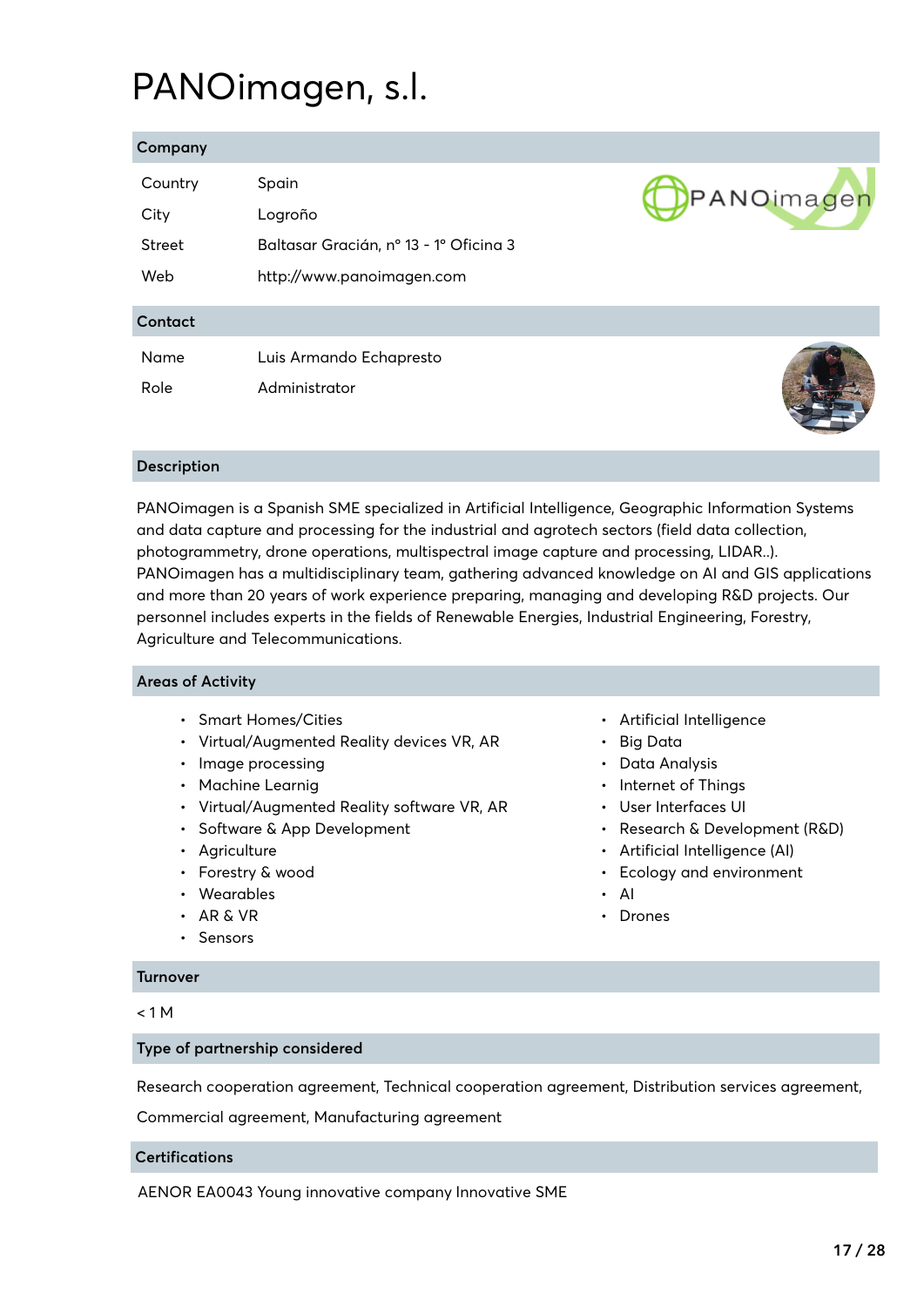## PIXELABS S.L.

#### **Company**

| Country | Spain                |
|---------|----------------------|
| City    | Logroño              |
| Street  |                      |
| Web     | https://pixelabs.es/ |



### **Contact** Name Manuel Vargas Role Co-Founder

#### **Description**

We develop digital solutions based on AI and provide a solid business value using computer vision, machine learning, data science and nlp.

#### **Areas of Activity**

- Data Reader
- Communication Technology
- Embedded Systems
- Other Devices
- Digital Health
- Research & Development (R&D)
- Business Development
- Artificial Intelligence (AI)
- Other
- Internet of Things
- Big Data
- Image processing
- Human Interfaces
- AI
- Artificial Intelligence

#### **Turnover**

250 - 500 M

#### **Type of partnership considered**

Research cooperation agreement, Technical cooperation agreement, Commercial agreement

#### **Certifications**

#### INNOVATE SME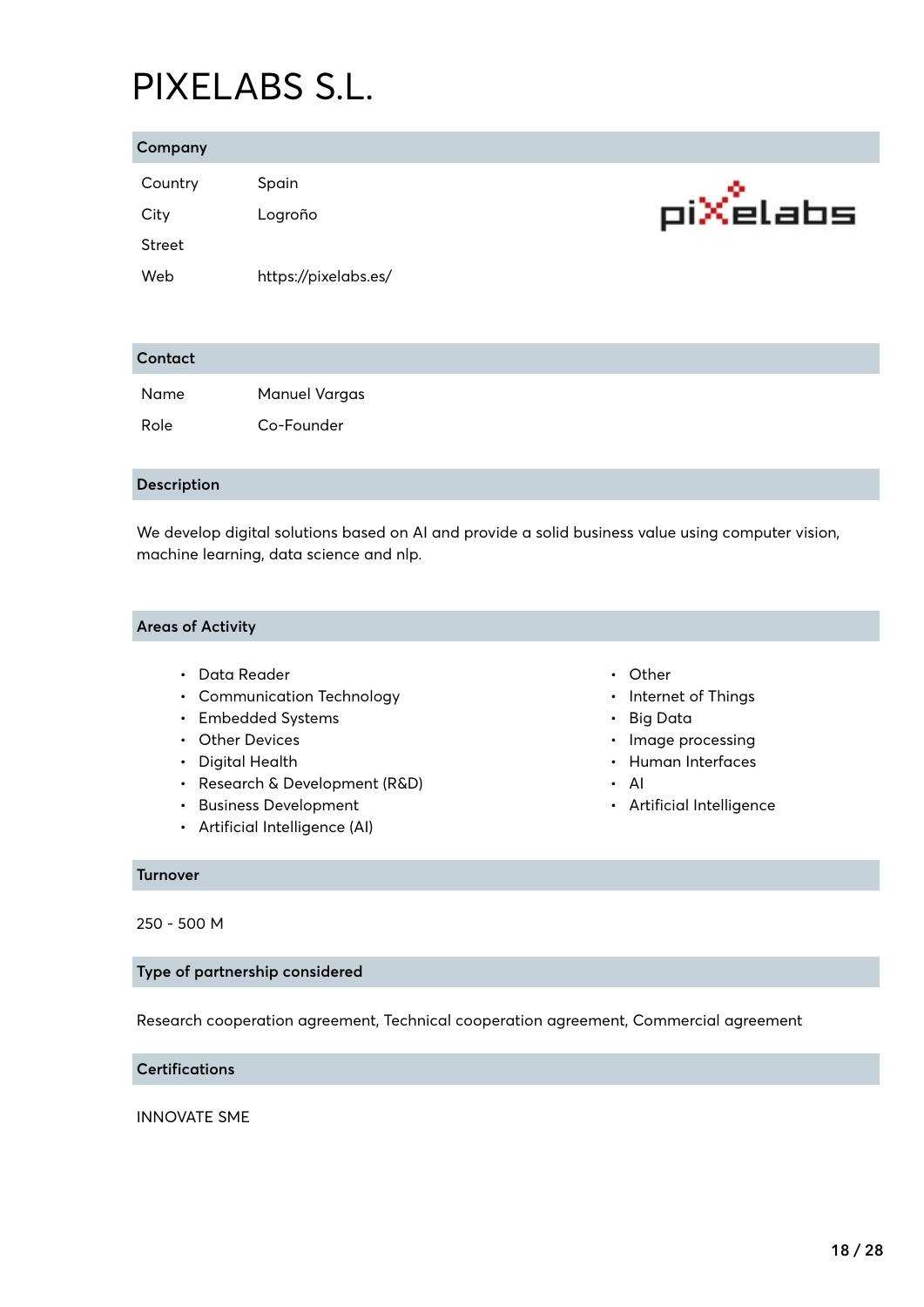#### **Valuable information**

Since our foundation, until today we have been growing in services and developing different products, in line with the evolution of technology and our clients' business challenges. We rely on our talent and expertise, as well as on different partners that complement our value chain. This has allowed us to successfully apply artificial vision solutions, deep learning, machine learning, and data science in different projects such as digitization, automation, or brand tracking using computer vision. Since we started we have received several awards:

Premios Emprendedor XXI – La Rioja – septiembre de 2016 iniciativa impulsada por "la Caixa". Organizado por ADER. Co-otorgados por el Ministerio de Economía, Industria y Competitividad a través de la Empresa Nacional de Innovación, S.A. (ENISA) en España.

Premio Mejor Emprendedor 2017 de la Cátedra de Emprendedores de La Universidad – mayo de 2017. Organizado por EmprendeRioja, Gobierno de la Rioja, Federación de empresas Riojanas, ADER y la Cámara de Comercio de la Rioja.

Premio Empresa Junior 2018 - Noche de las telecomunicaciones y sociedad de la información de La Rioja - Organizado por AITER (Asociación de Ingenieros de Telecomunicación de La Rioja) Premio Mercurio Innovación e Iniciativa Empresarial 2019 - Premio otorgado por el Club de Marketing de La Rioja.

Premio eDeaSalud2019 - Iniciativa Fundación Pfizer 2019 - eDEA Salud - El desafío de innovar en salud.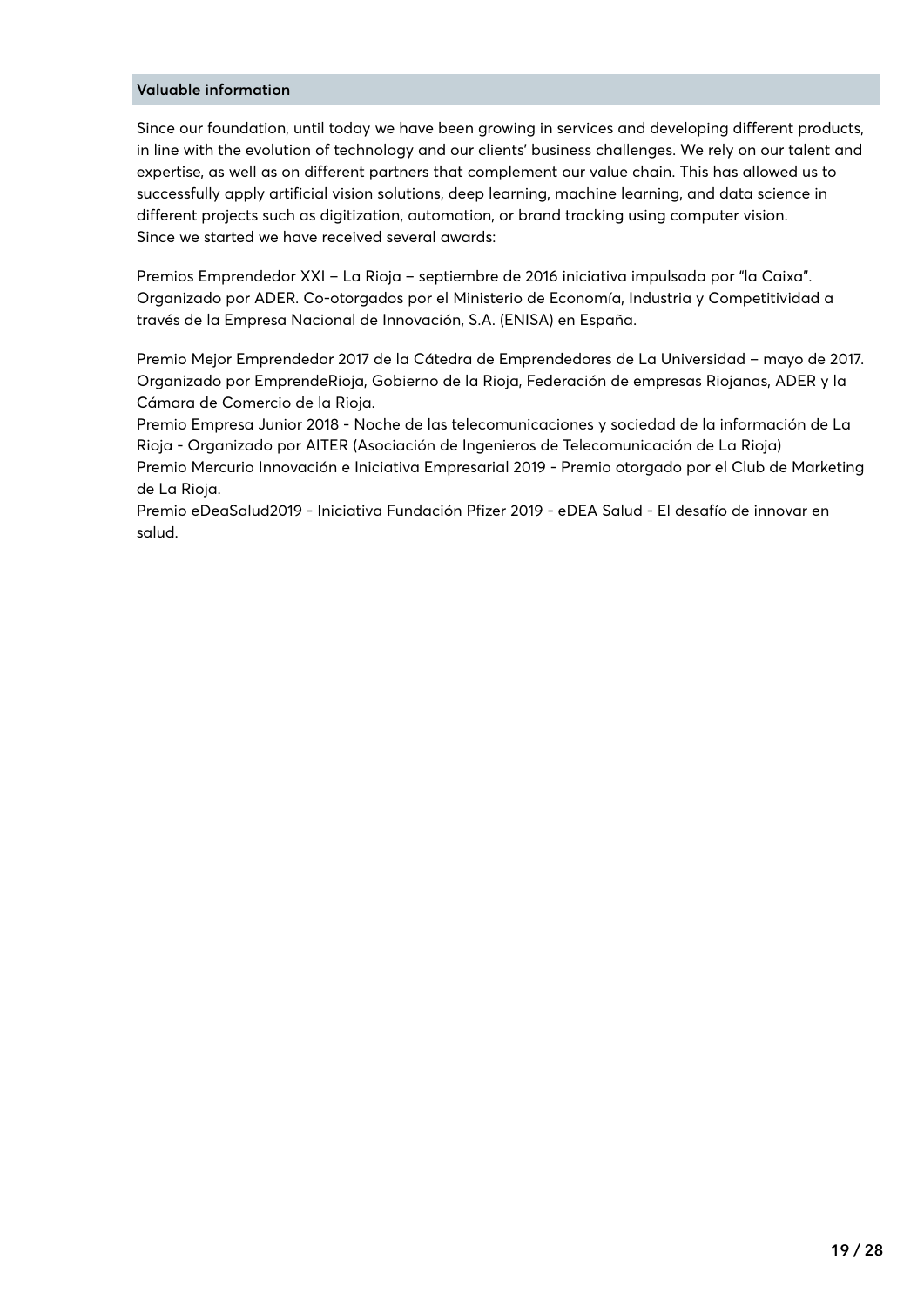### SDi Digital Group

#### **Company**

| Country | Spain                        |
|---------|------------------------------|
| City    | Logroño                      |
| Street  | Alfonso VI, 4 (bajo) Logroño |
| Web     | http://sdi.es                |



### **Contact** Name Marcos García Role CEO

#### **Description**

SDi is a software company with more than 30 years of experience and more than 70 employees. We offer digital solutions to companies.

#### **Areas of Activity**

- Future Mobility
- Internet of Things
- Application Software
- Artificial Intelligence
- Mobile Apps
- Software as a Service SaaS
- Sales & Distribution
- ICT & Telecom
- Food & ingredients
- Software Development Kits SDK
- User Interfaces UI
- Equipment, Technologies, Instruments
- Virtual/Augmented Reality software VR, AR
- Security Software
- Communication Technology
- Cyber Security
- Security
- Positioning, Navigation
- Artificial Intelligence (AI)

#### **Turnover**

#### $1 - 5 M$

#### **Type of partnership considered**

Technical cooperation agreement

#### **Certifications**

WOLTERS KLUWER - PARTNER GOLD SAP BUSINESS ONE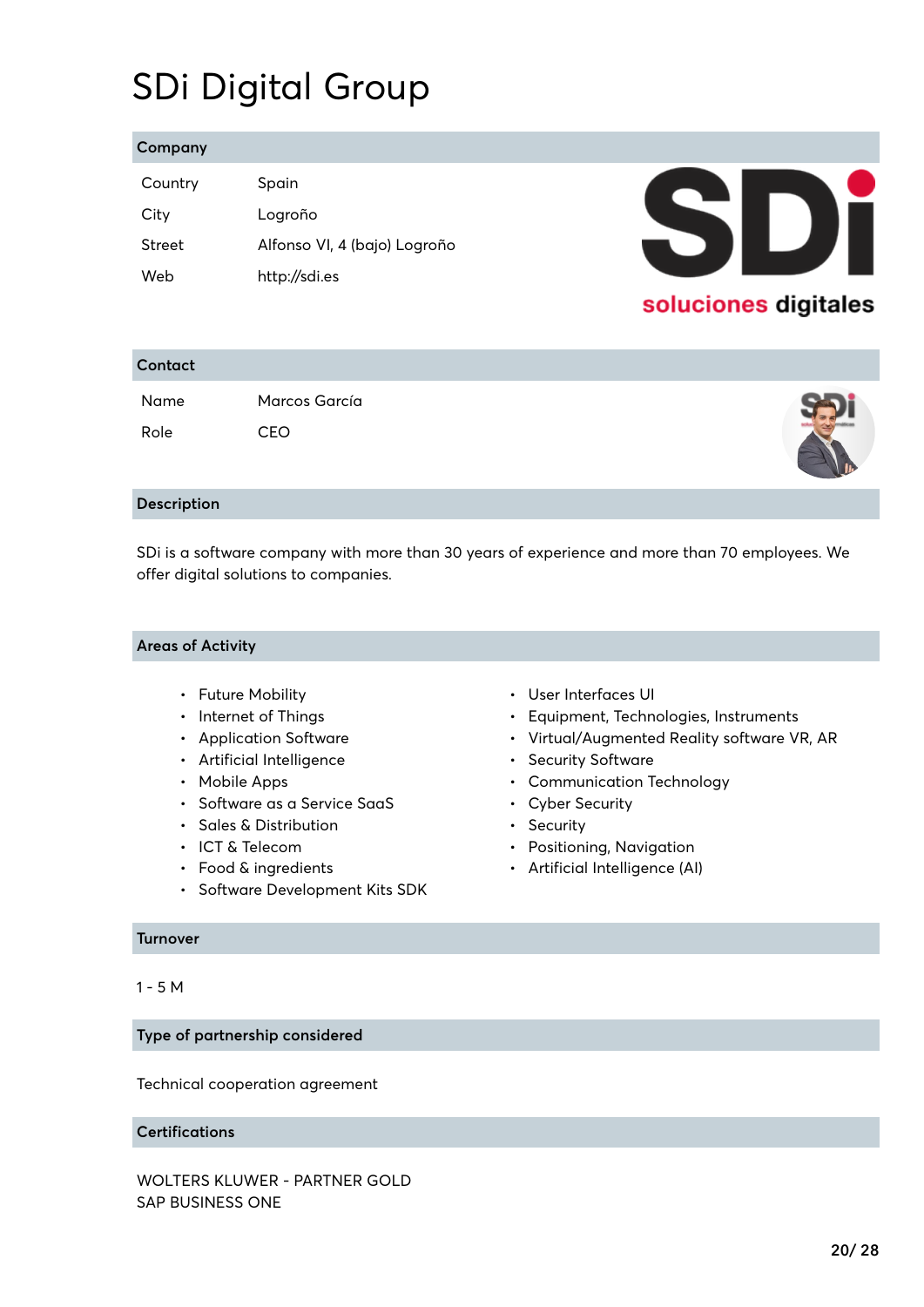#### PRESTASHOP GOOGLE PARTNER

#### **Marketplace Opportunities**

PRODUCT HRLOG

HRLOG is a software for the management of the Human Resources of companies. Among the main functions it stands out: time management, vacations, transfers, payrolls, permits, absences, sick leave ...

#### PARTNERSHIP WOLTERS KLUWER

The Wolters Kluwer Group operates in the Spanish and Portuguese markets through Wolters Kluwer Spain, an organization made up of more than 800 professionals whose mission is to design, create, produce and market comprehensive information, knowledge, training and software solution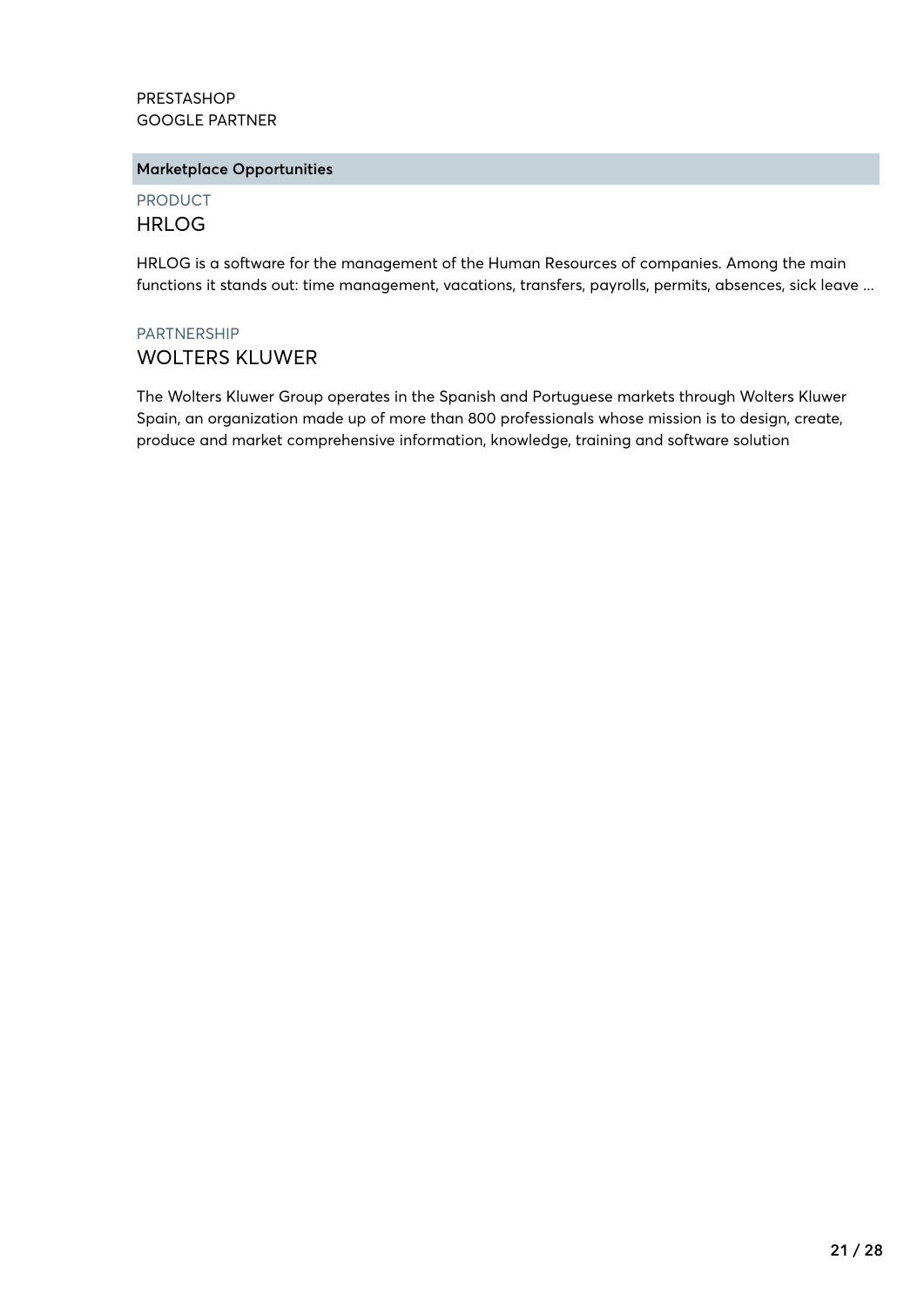### SPECIALIZED SECURITY HUB S.L.

#### **Company**

| Country | Spain                            |
|---------|----------------------------------|
| City    | Logroño                          |
| Street  | Vara de Rey, 41 Bis, Pl. 7 Of. 5 |
| Web     | https://sshteam.com/             |



#### **Contact**

| Name | José María Martínez Pérez   |
|------|-----------------------------|
| Role | <b>Business Development</b> |

#### **Description**

Providing services and solutions in the cybersecurity world wide and development products

#### **Areas of Activity**

- Cyber Security
- Smart Homes/Cities
- Software Agents
- Communication Technology
- Security
- Gateways / Communication devices
- Sensors
- AI
- Software as a Service SaaS
- Sales & Distribution

#### **Turnover**

#### $< 1 M$

#### **Type of partnership considered**

Distribution services agreement, Commercial agreement

#### **Certifications**

ISO 27001 / ENS

#### **Valuable information**

Neotec proyecto CDTI. Empresa Joven Innovadora. Incibe catalogo de empresas con soluciones de ciberseguridad

- Other Devices
- Artificial Intelligence
- Machine Learnig
- ICT & Telecom
- Internet of Things
- Security
- Security Software
- Business Development
- Investment / Financing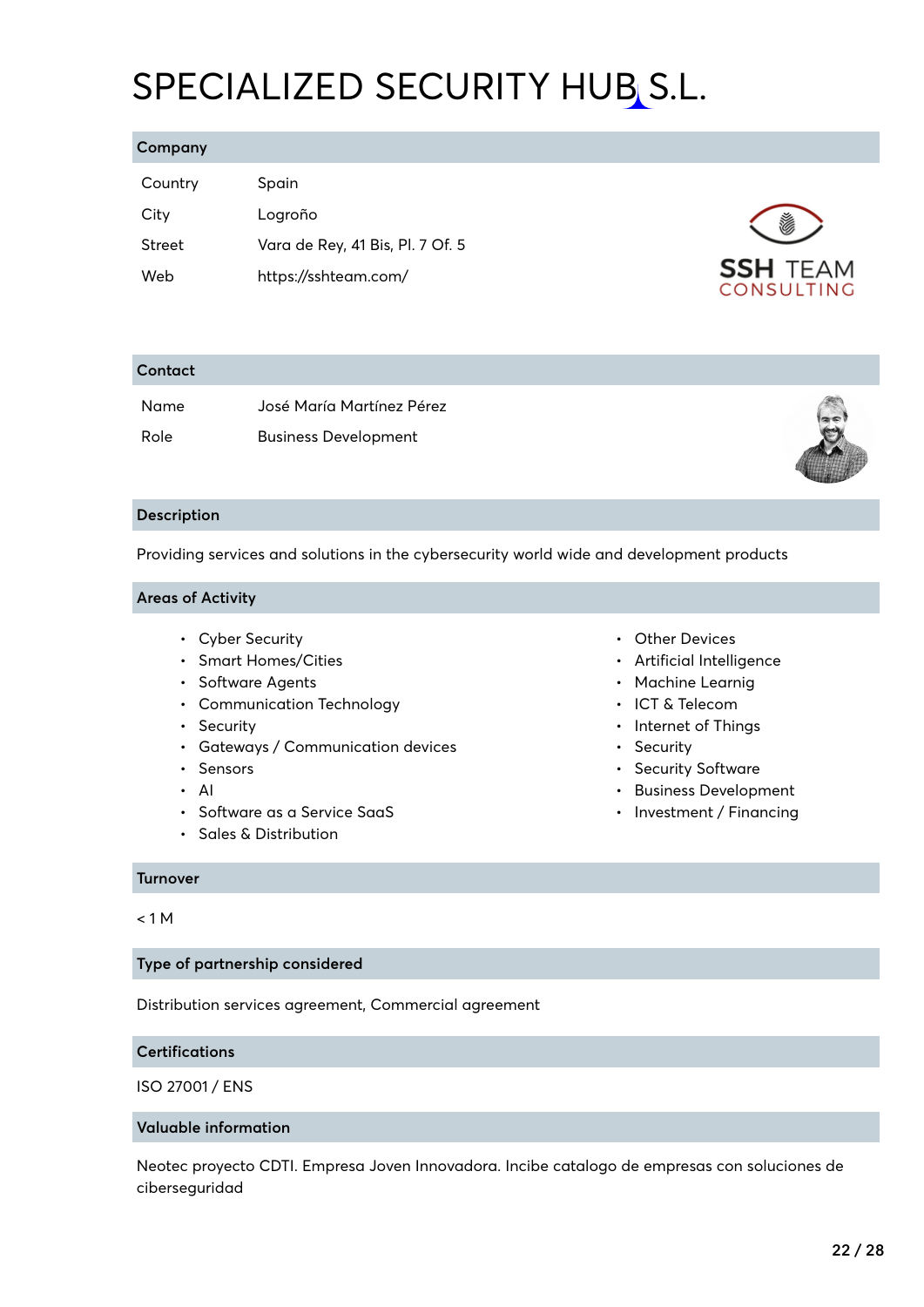### SUMA INFO, S.L.

#### **Company**

| Country | Spain                  |
|---------|------------------------|
| City    | <b>LOGRONO</b>         |
| Street  | <b>JUAN BOSCAN, 15</b> |
| Web     | http://www.sumainfo.es |



#### **Contact**

| Name | <b>JUAN JESUS URBIZU</b> |
|------|--------------------------|
| Role | <b>PROJECT MANAGER</b>   |

#### **Description**

Suma Info is a technological services company focused on the efficiency of the productivity of the organizations, mainly in the industrial and services sector where it maximizes its results. We solve complex problems, giving you total control of your company's processes through ICT solutions.

We reach where ERP does not reach.

Our solutions are integrated into your corporate systems.

We allow you to maintain a high quality standard,

adjusting costs.

Specialists in the area of industry 4.0 and Smart Cities

#### **Areas of Activity**

- Recycling
- Data Reader
- Human Interfaces
- Data Analysis
- Mobile Apps
- Automotive
- Workspace 4.0
- Manufacturing
- Sensors
- Blockchain
- Software & App Development
- Waste Management
- Smart Homes/Cities
- Application Software
- Software as a Service SaaS
- Food & ingredients

#### **Turnover**

#### $< 1 M$

#### **Type of partnership considered**

Technical cooperation agreement, Commercial agreement with technical assistance, Subcontracting,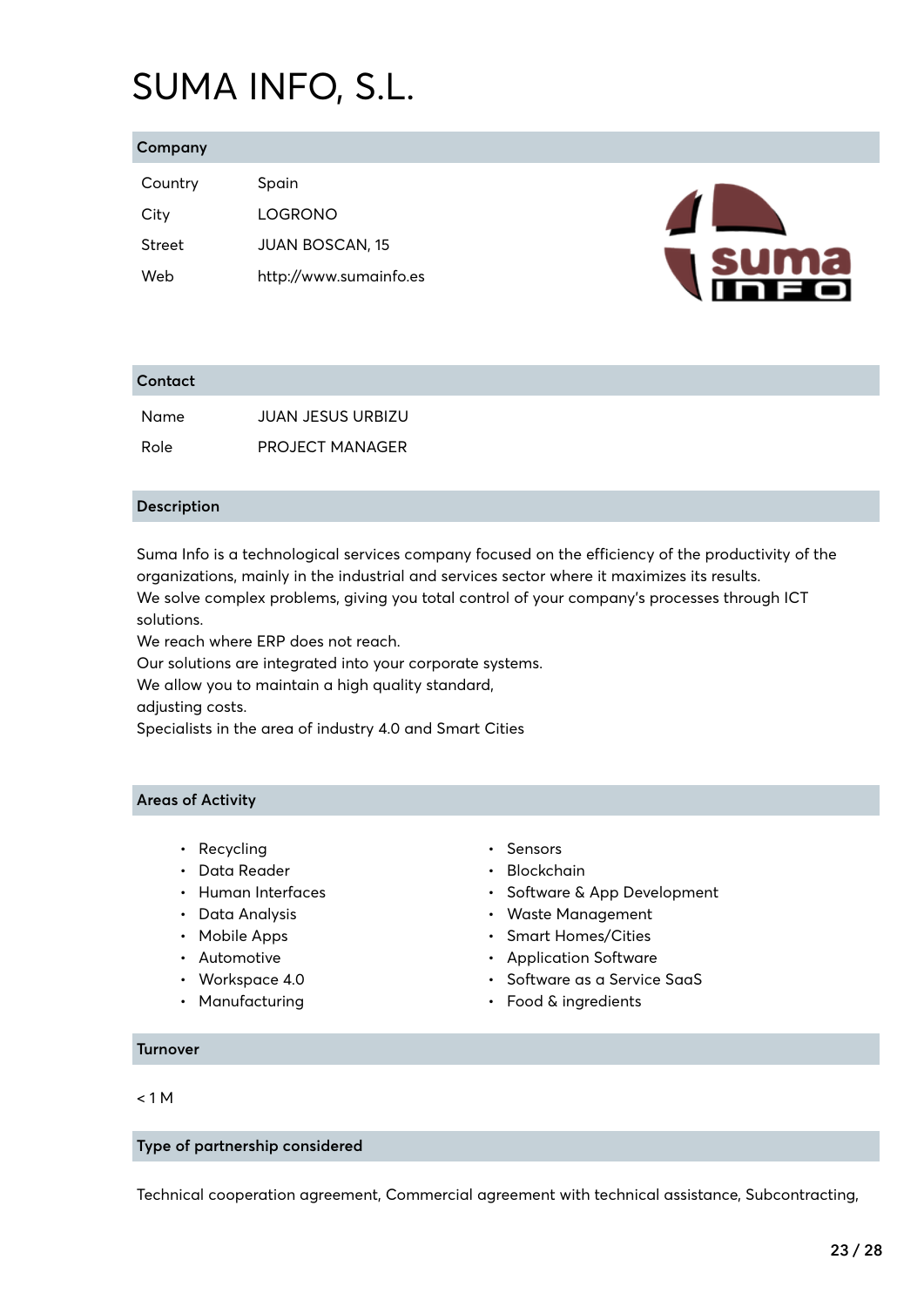#### Distribution services agreement, Commercial agreement, Manufacturing agreement

#### **Certifications**

PMP, ORACLE DBA, PM2 (In course)

#### **Valuable information**

#### Smart cities:

Contract awarded in a joint venture with INDRA for the Smart City of the city of Logroño. Client: General Meetings of the Basque Country. Parliamentary Management Industry 4.0: Client: Iberdrola. Management of the supply of imported fuel for thermal power stations. Client: DHL. Consolidation of data on economic ratios for financial study. Customer: Palacios Alimentación. Management of the entire pizza production process. Customer: Palacios Alimentación. Integral sausage production process management. Client: Elastorsa Group. Comprehensive management of the quality laboratory. Customer: Elastorsa Group: Comprehensive management of formula design.

#### **Marketplace Opportunities**

PRODUCT Quality Lab Management

Following control guidelines associated with manufactured recipes, management of the results of the quality laboratory analyses, direct capture of results in different machines, control of results within limits, management of alarms, rejects, etc.

#### SERVICE

#### Development of complex "tailor-made" solutions

We create ad hoc solutions to solve complex problems of our customers, integrating our solutions within the corporate tools (ERP).

We go where ERP does not go (at a reasonable price)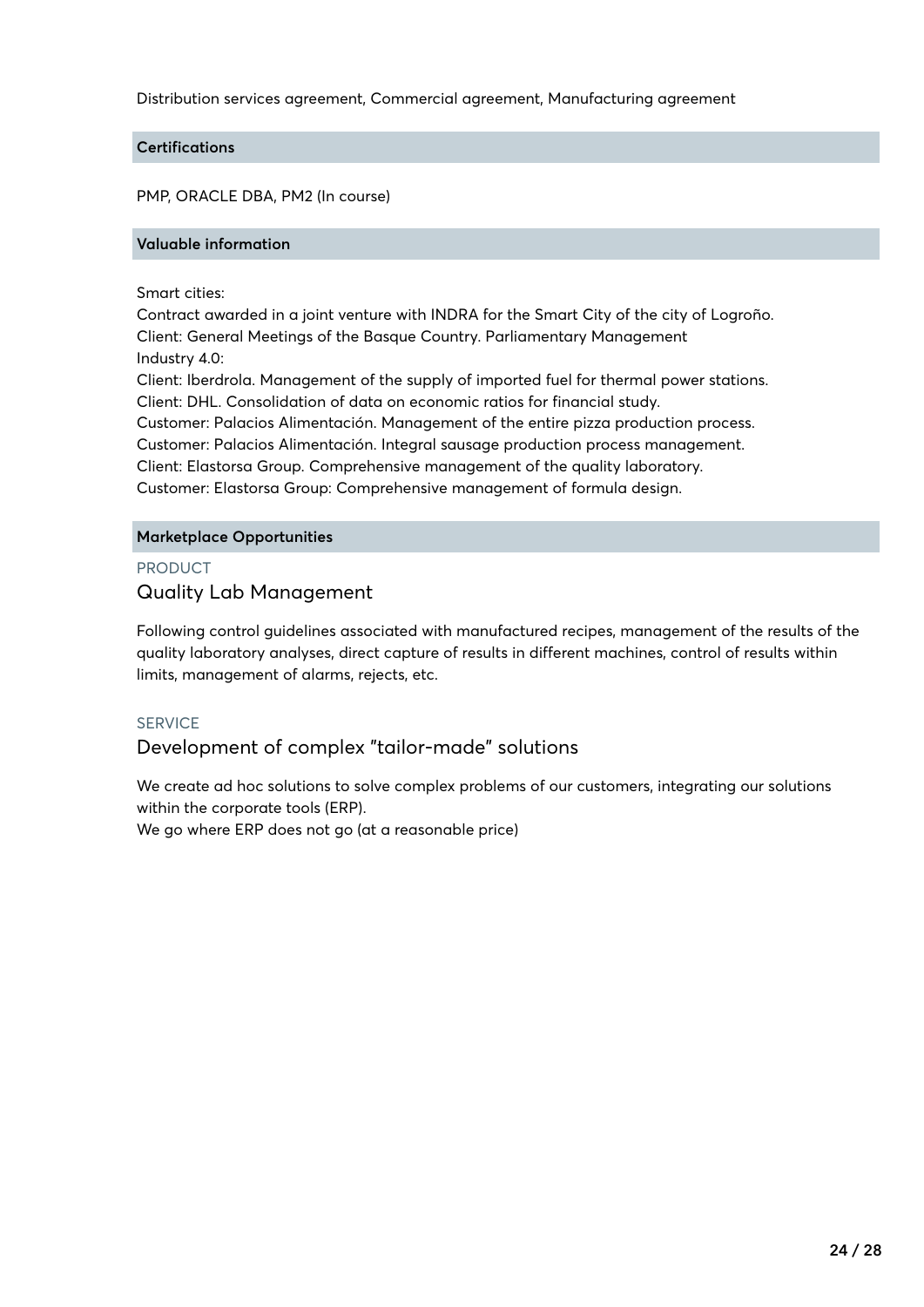## TICandBOT Tecnología Educativa

|  | Company |  |  |
|--|---------|--|--|
|  |         |  |  |

| Country | Spain                                 |
|---------|---------------------------------------|
| City    | LOGROÑO                               |
| Street  | PLAZA MARTÍNEZ FLAMARIQUE NUM. 5 BAJO |
| Web     | https://ticandbot.com/                |

| Contact |                      |  |
|---------|----------------------|--|
| Name    | <b>JESUS ESTEBAN</b> |  |
| Role    | Founder & CEO        |  |

#### **Description**

TICandBOT Educational Technology Ltd. is Spanish-based company focused on educational products and services founded in 2015.

We are specialists on teaching programming and robotics to girls and boys from 4 to 16 and developing innovative educational products for schools.

We have +1000 students and we collaborate with +30 primary and high schools (even La Rioja University)

#### **Areas of Activity**

- Artificial Intelligence
- Mobile Apps
- Education
- Digital Health
- Application Software

di TICandBOT

**Turnover**

 $< 1 M$ 

#### **Type of partnership considered**

Commercial agency agreement, Distribution services agreement, Commercial agreement

#### **Valuable information**

Awards: 2019 Best Spanish Entrepeneur. Winner 2017 Best Spanish Entrepeneur. Finalist Relevant clients: La Rioja University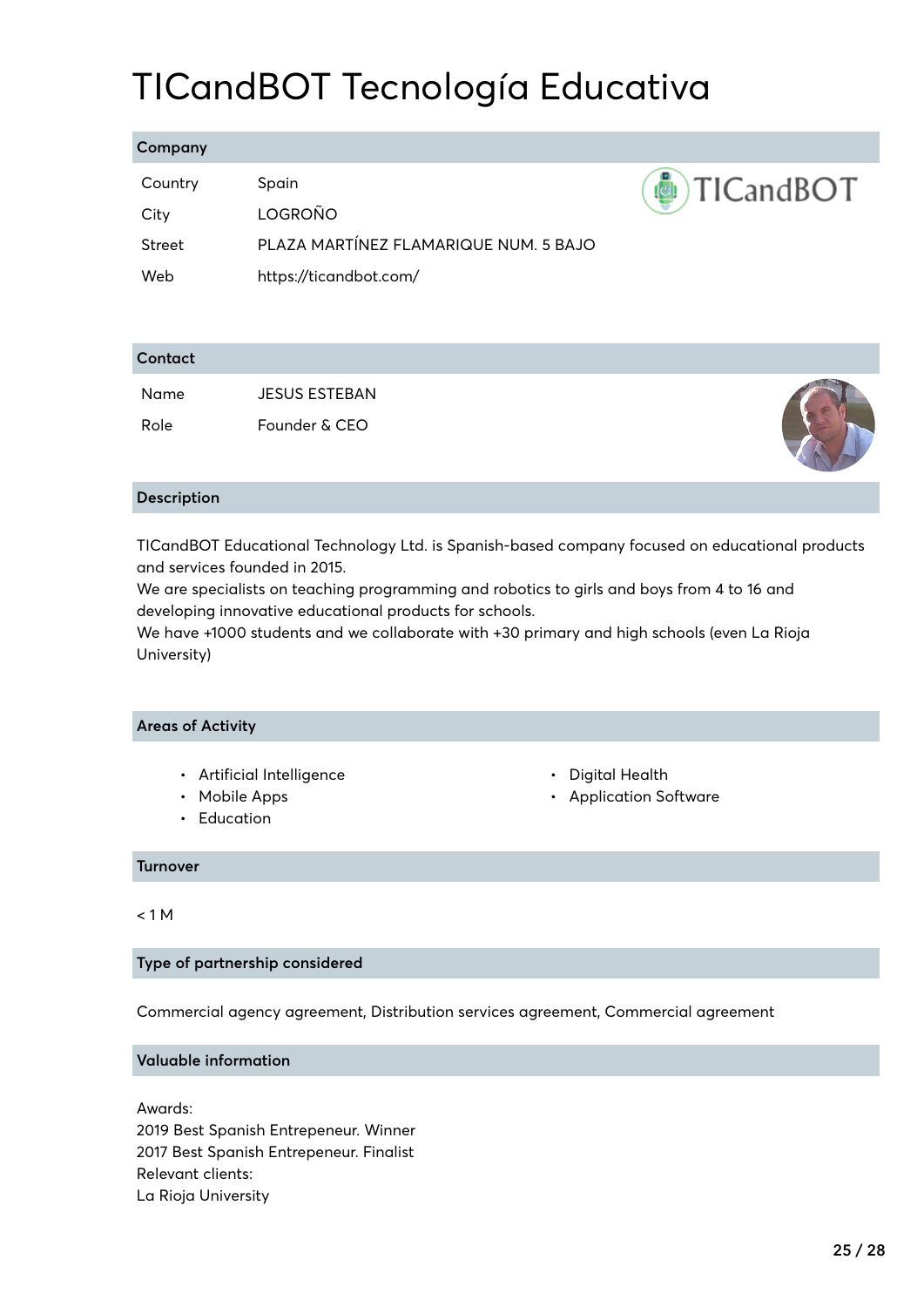Fundación Bankia Salesians Schools ThinkTIC La Rioja and Castilla-Leon Education Department

#### **Marketplace Opportunities**

#### PRODUCT TICandBOTatHome

TICandBOTatHome is our online platform with videotutorials, challenges and live lessons. This service is highly demanded by our students, above all after one of the main COVID19 consequences in Education, online education.

#### SERVICE

#### TICandBOT franchise agency

Our brand and method has been proved along these years and is highly aprecciated by our customers. You will have all the documents, materials, programming guides, training, leaflets and so on and you Will be able to have your own TICandBOT school in your town with our compromise and warranty.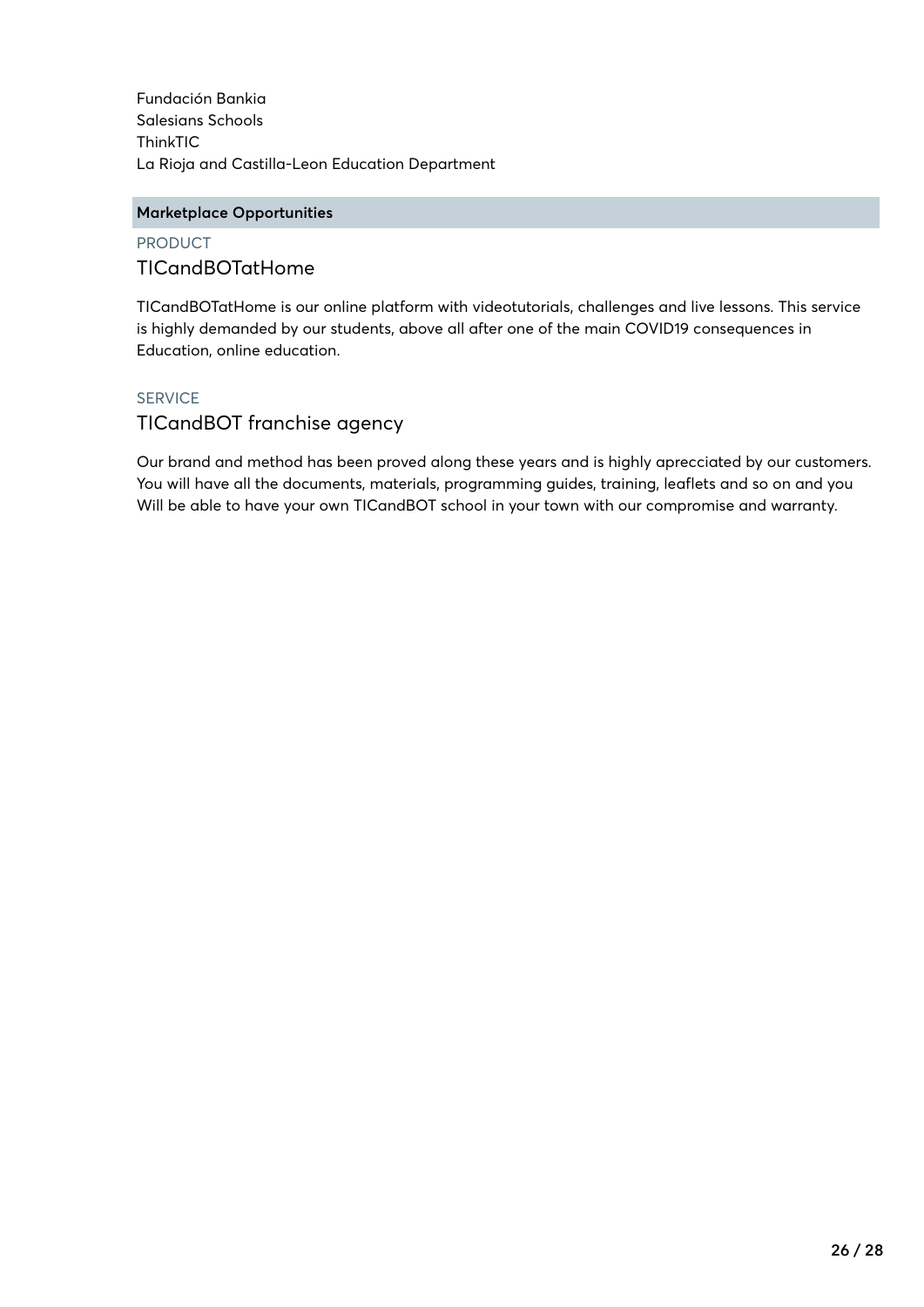## URBE INGENIERIA CIVIL S.L.

#### **Company**

| Country | Spain                         |
|---------|-------------------------------|
| City    | LOGROÑO                       |
| Street  | AV ARAGON 50, NAVE 12         |
| Web     | http://www.urbeingenieria.com |



### **Contact** Name JORGE GARCIA  $\overline{\mathsf{J}}$ Role CEO

#### **Description**

URBE INGENIERIA along with BGEO, have developed GISWATER, the first open source software specifically designed for water supply and water management. This free software connects different IT solutions and pre-existent databases allowing you to setup a high performance management system.

#### **Areas of Activity**

• Service / Maintenance / Supply

#### **Turnover**

50 - 100 M

#### **Type of partnership considered**

Research cooperation agreement, Technical cooperation agreement